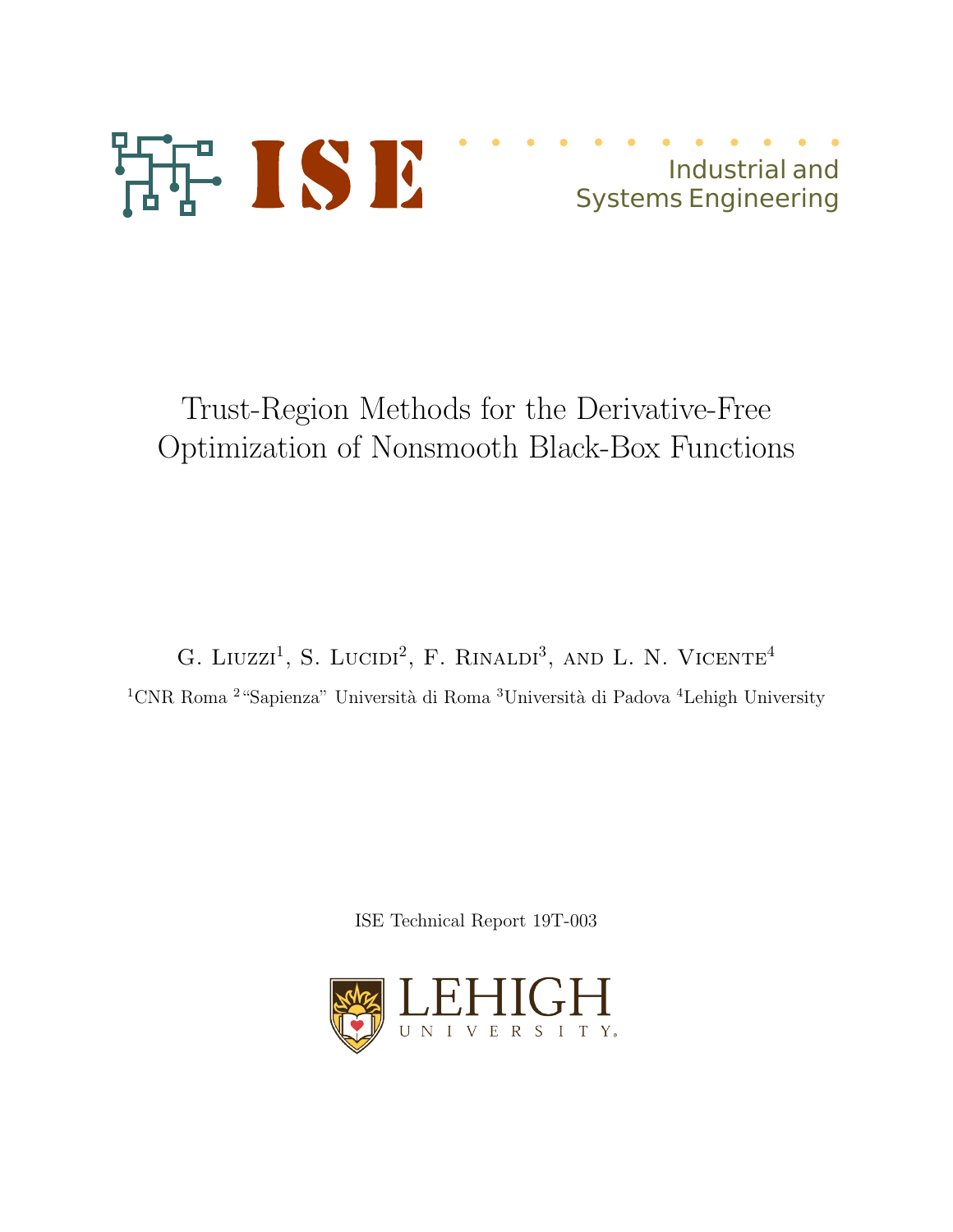# Trust-region methods for the derivative-free optimization of nonsmooth black-box functions

G. Liuzzi<sup>\*</sup> S. Lucidi<sup>†</sup> F. Rinaldi<sup>‡</sup> L. N. Vicente<sup>§</sup>

April 22, 2019

#### Abstract

In this paper we study the minimization of a nonsmooth black-box type function, without assuming any access to derivatives or generalized derivatives and without any knowledge about the analytical origin of the function nonsmoothness. Directional methods have been derived for such problems but to our knowledge no model-based method like a trust-region one has yet been proposed.

Our main contribution is thus the derivation of derivative-free trust-region methods for black-box type functions. We propose a trust-region model that is the sum of a max-linear term with a quadratic one so that the function nonsmoothness can be properly captured, but at the same time the curvature of the function in smooth subdomains is not neglected. Our trust-region methods enjoy global convergence properties similar to the ones of the directional methods, provided the vectors randomly generated for the max-linear term are asymptotically dense in the unit sphere. The numerical results reported demonstrate that our approach is both efficient and robust for a large class of nonsmooth unconstrained optimization problems. Our software is made available under request.

Keywords: Nonsmooth optimization, derivative-free optimization, trust-region-methods, black-box functions.

### 1 Introduction

We develop a trust-region methodology for the derivative-free optimization of a possibly nonsmooth function without any knowledge about the source or form of its nonsmoothness. The objection function to be minimized is thus treated as a pure black box in the sense of only

<sup>∗</sup> Istituto di Analisi dei Sistemi ed Informatica "A.Ruberti", Consiglio Nazionale delle Ricerche, Via dei Taurini 19, 00185 Rome, Italy (giampaolo.liuzzi@iasi.cnr.it).

<sup>†</sup>Dipartimento di Ingegneria Informatica Automatica e Gestionale, "Sapienza" Universit`a di Roma, Via Ariosto 25, 00185 Rome, Italy (lucidi@dis.uniroma1.it).

<sup>‡</sup>Dipartimento di Matematica, Universit`a di Padova, Via Trieste 63, 35121 Padova, Italy (rinaldi@math.unipd.it).

<sup>§</sup>Department of Industrial and Systems Engineering, Lehigh University, 200 West Packer Avenue, Bethlehem, PA 18015-1582, USA and Centre for Mathematics of the University of Coimbra (CMUC) (lnv@lehigh.edu). Support for this author was partially provided by FCT/Portugal under grants UID/MAT/00324/2019 and P2020 SAICTPAC/0011/2015.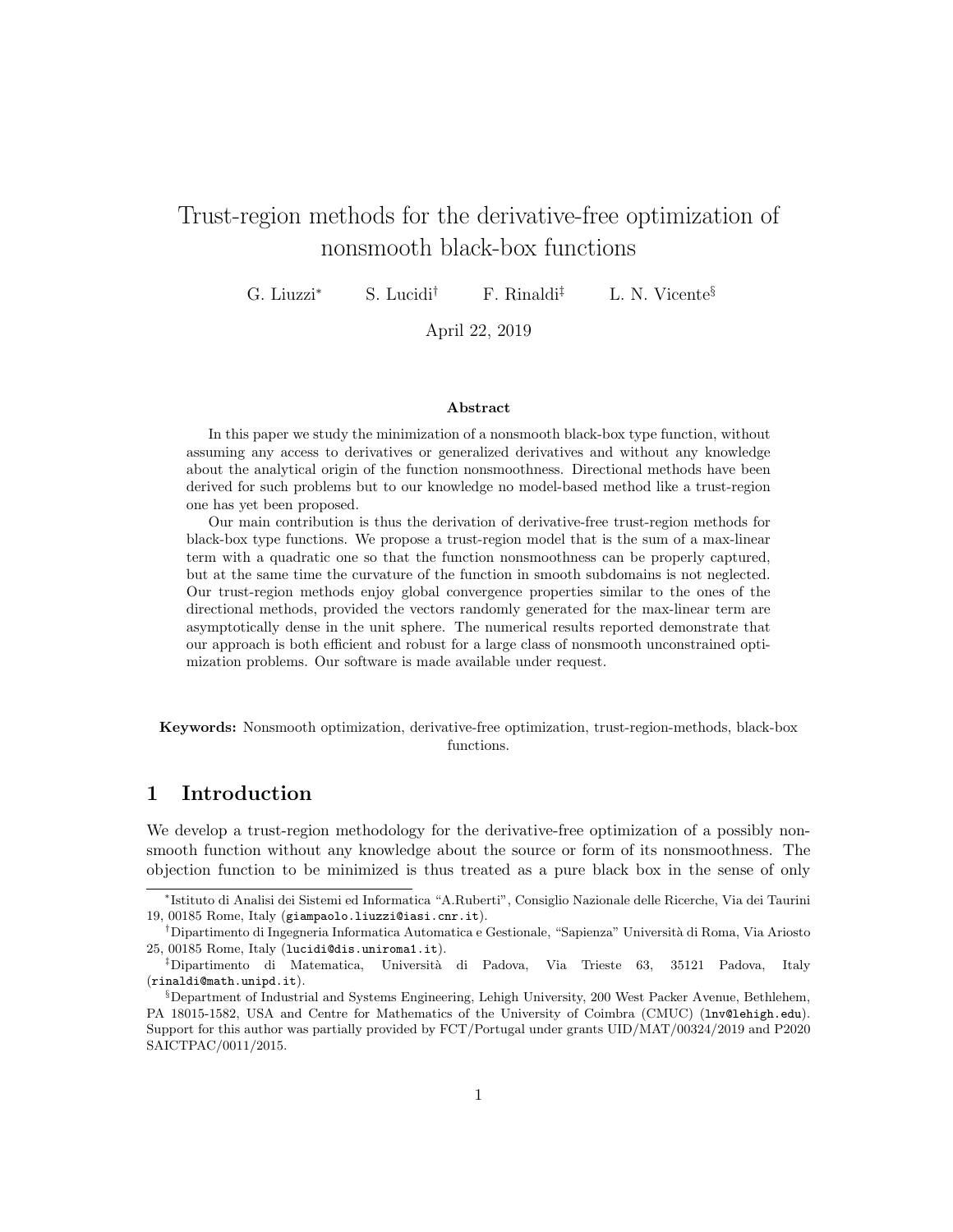returning function values. Our goal is to develop an algorithm that is both efficient (in terms of the number of function evaluations taken to reach a meaningful stopping criterion) and rigorous (in terms of offering reasonable convergence properties). The derivative-free trust-region approach is a step towards efficiency as we know that it works well for smooth problems or even mildly nonsmooth ones, and we want to take advantage in our implementation of what are some of the best existing numerical practices known for these methods, since most nonsmooth problems, even the harder ones, exhibit large subdomains of smoothness.

However, the theory and practice of derivative-free trust-region methods have been developed for either smooth functions  $[9, 10]$  or for the sum or composition of a known nonsmooth function with a smooth, possibly vectorial black-box one [15, 17, 23, 28]. The trust-region models typically used are smooth, based on quadratic or radial basis functions. However, without any knowledge about the subdifferential of the function or access to its members, as it is the case in a pure blackbox regime, the use of nonsmooth models based on a finite number of basis function elements or nonsmooth operators may not suffice to explore increasingly narrow cones of descent directions and render a trust-region algorithm convergent. Furthermore, it is known from the theory of directional methods for the derivative-free optimization of black-box functions [2, 13, 36] that it is the asymptotic density in the unit sphere of the randomly generated directions the element that allows to prove nonnegativity of generalized directional derivatives at certain limit points of the sequences of iterates along an arbitrary direction<sup>1</sup>.

Hence, our trust-region models will have built-in the random generation of their linear terms. In a first, naive but simple approach this can be achieved by randomly generating the vector defining the linear term of a quadratic. Such models will however render the trust-region method inefficient as they are to some extent just adding a quadratic term to a directional-inspired linear one, without any attempt to explore the nonlinearity of the nonsmoothness of the function. We thus go a step further and propose a nonsmooth trust-region model by collecting a number of those randonly generated linear terms in a max-linear type model, adding to it the quadratic term for steady progress in the more smooth function subdomains. Our work is inspired by the bundle methodology [33] for nonsmooth optimization. By working with a sample set of points near the current iterate and appropriately using their function values, one forms the max-linear model in a way that the new vector randomly generated at each iteration (for the purpose of adding a new linear term to the model) will attempt to approximate in a certain way an element of the subdifferential at one of these sample points. Our numerical experiments have shown that such a methodology can lead to an efficient and particularly robust solver for the derivative-free optimization of nonsmooth functions.

In a way similar to the application of direct-search methods to nonsmooth functions, our convergence results state that the Clarke generalized derivative is nonnegative at any limit point of a subsequence of unsuccessful iterates, along any direction in the unit sphere, assuming some form of asymptotic density of the vectors randomly generated for the linear terms of the models. The Hessian of the quadratic term added to the max-linear model term does not have to be positive definite or semidefinite and, interestingly, not even necessarily bounded (as long as it does not grow faster than a certain negative power in  $(-1, 0)$  of the trust-region radius).

The paper is organized in the following sections: In Section 2 we describe and analyze

<sup>&</sup>lt;sup>1</sup>Not all existing converging techniques for nonsmooth derivative-free optimization are based on random directions, an example being the use of the convex hull of (possibly randomly) sampled approximate gradients [3, 27, 20]. On the other hand, trust-region methods have also been developed based on probabilistic random models [5, 18] but for smooth problems.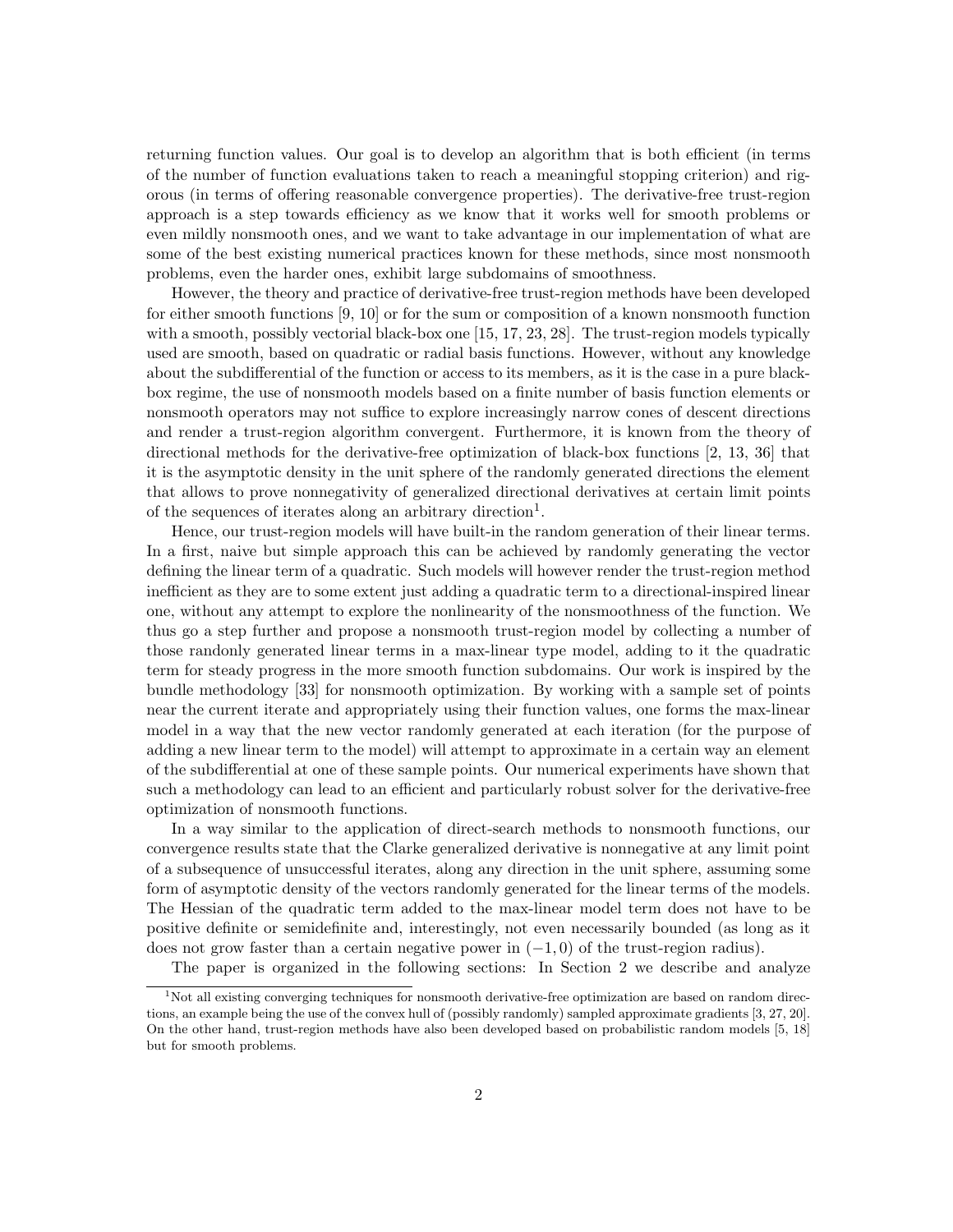the basic version of our trust-region derivative-free algorithmic approach, based on a quadratic trust-region model with a randomly generated vector of linear coefficients. Then in Section 3 we introduce our random nonsmooth max-linear trust-region model and adapt the convergence analysis to this more advanced scenario. Section 4 describes the implementation of our basic and advanced algorithms and reports the numerical experiments conducted for a test of nonsmooth problems. Some conclusions and prospects of future work are outlined in Section 5. In terms of notation, all norms are Euclidean.

In this paper we consider an unconstrained minimization problem

$$
\min_{x \in \mathbb{R}^n} f(x),\tag{1}
$$

where the objective function, although possibly nonsmooth, will be assumed locally Lipschitz continuous whenever needed in the theory. Any type of first-order information (gradients or elements of subdifferentials) is considered unavailable or impractical to obtain.

Given a point  $x \in \mathbb{R}^n$ , at which the function is Lipschitz continuous in a neighborhood of, and a direction  $d \in \mathbb{R}^n$ , the Clarke generalized derivative [7] of f at x along d can be defined as

$$
f^{\circ}(x;d) = \limsup_{y \to x, t \downarrow 0} \frac{f(y+td) - f(y)}{t} = \lim_{\epsilon \to 0} \sup_{(y,t): \|y-x\| \le \epsilon, 0 < t \le \epsilon} \frac{f(y+td) - f(y)}{t}.
$$

Later in the paper we will use the fact that  $f^{\circ}(\cdot;\cdot)$  is Lipschitz continuous in its second argument (with Lipschitz constant equal to the one of f). Suppose again that f is Lipschitz near x. The Clarke generalized subdifferential of  $f$  at  $x$  can then be defined by

$$
\partial f(x) = \{ s \in \mathbb{R}^n : f^{\circ}(x; v) \ge v^{\top} s, \forall v \in \mathbb{R}^n \}.
$$

Moreover, it can be proved that

$$
f^{\circ}(x; d) = \max\{d^{\top} s : s \in \partial f(x)\}.
$$

A point  $x^* \in \mathbb{R}^n$  is (first order) Clarke stationary for problem (1) when  $f^{\circ}(x^*; d) \geq 0$ , for all  $d \in \mathbb{R}^n$ .

## 2 A basic trust region-type algorithm based on a smooth random model

We will see in this section that one way of endowing a trust-region method with the capacity to deal with nonsmooth black-box functions is by randomly generating the linear coefficients of the quadratic trust-region model. We suggest to generate the vector  $g_k$  of the linear coefficients of the quadratic model randomly in the unit sphere. Such a normalization tries to mimic to some extent the effect of a step of directional methods [2, 36], in the sense that a trust-region step of the form  $\Delta_k g_k$ , where  $\Delta_k$  is the trust-region radius and  $||g_k|| = 1$ , plays a similar role as the step of such directional methods. However, we consider also a quadratic term in the trust-region model to better approximate the curvature in smooth subdomains, and this is actually one of the theoretical challenges in this paper. So, at every iteration  $k$  of the Basic DFO-TRNS Algorithm,  $s_k$  is the solution of the trust-region subproblem

$$
\begin{aligned}\n\min \quad & f(x_k) + g_k^\top s + \frac{1}{2} s^\top B_k s \\
\text{s.t.} \quad & \|s\|^2 \le \Delta_k^2,\n\end{aligned}\n\tag{2}
$$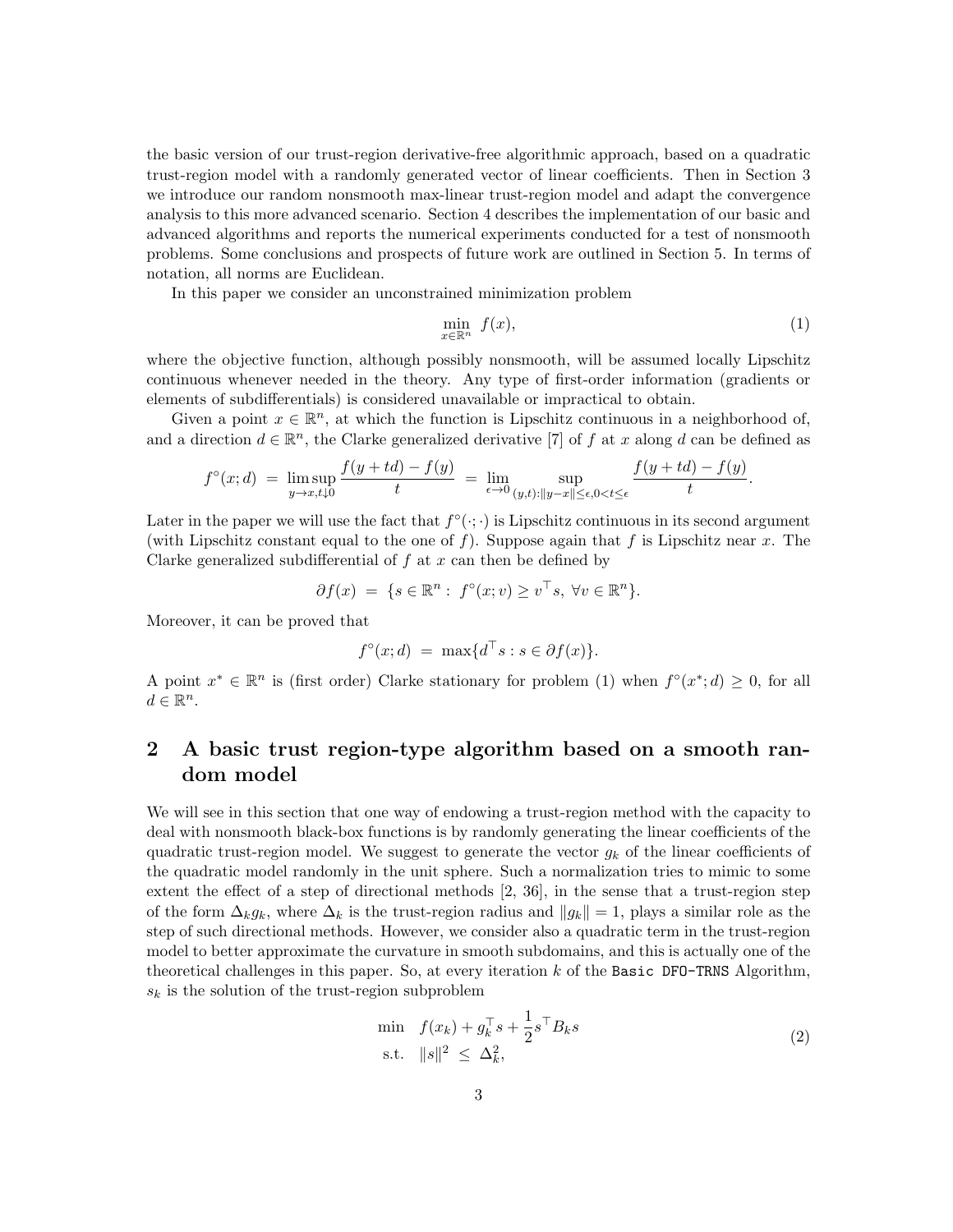where  $B_k \in \mathbb{R}^{n \times n}$  is a symmetric matrix built out from interpolation or regression on a sample set of points.

Algorithm Basic DFO-TRNS is quite simple. The step is accepted/rejected and the trustregion radius is nondecreased/decreased based on a ratio of actual versus predicted reductions. The only singular note is the choice of the predicted reduction  $\theta ||s||^{1+p}$  used in place of the reduction achieved in the quadratic model from  $s = 0$  to  $s = s_k$ . The reason for our choice lies in a convergence requirement, as we need the predicted reduction to behave like  $o(||s_k||)$ in unsuccessful iterations to prove the nonnegativity of the Clarke generalized derivative along appropriate directions. Such an effect is similar to the use of a forcing function in directional methods [36]. Note that the use of a power of the norm of the step to replace the more traditional predicted reduction has been used before in trust-region methods [11].

Algorithm Basic DFO-TRNS (Basic DFO Trust-Region Algorithm for Nonsmooth Problems)

**Initialization.** Select  $x_0 \in \mathbb{R}^n$ ,  $\eta_1, \theta > 0$ ,  $0 < \gamma_1 < 1 \le \gamma_2$ ,  $\Delta_0 > 0$ , and  $p > 0$ . For  $k = 0, 1...$ 

Generate randomly  $g_k$  in the unit sphere. Build a symmetric matrix  $B_k$ .

Let

$$
s_k \in \underset{\|s\|^2 \leq \Delta_k^2}{\arg \min} f(x_k) + g_k^\top s + \frac{1}{2} s^\top B_k s,
$$
  

$$
\rho_k \ = \ \frac{f(x_k) - f(x_k + s_k)}{\theta \|s\|^{1+p}}.
$$

If  $\rho_k \geq \eta_1$ Then set SUCCESS ← true,  $x_{k+1} \leftarrow x_k + s_k$ ,  $\Delta_{k+1} \leftarrow \gamma_2 \Delta_k$ , Else set SUCCESS ← false,  $x_{k+1} \leftarrow x_k$ ,  $\Delta_{k+1} \leftarrow \gamma_1 \Delta_k$ . End If End For

For convergence purposes, we require the model Hessian to satisfy the assumption below. We point out that such an assumption is weaker than what is considered in trust-region methods, where an upper bound on the norm of  $B_k$  is traditionally imposed. Our theory allows  $B_k$  to be unbounded as long as it is bounded by a negative power of the trust-region radius (which in turn will be proved to converge to zero). This negative power must lie in  $(-1,0)$  for the basic algorithm of this section and in  $(-1/2, 0)$  for the advanced algorithm of the next section.

**Assumption 2.1** There exist  $q \in (0, 1)$ ,  $m, M > 0$ , such that: The maximal eigenvalue of  $B_k$ satisfies

$$
\lambda_{\max}(B_k) \leq M \Delta_k^{-q}.
$$

When  $B_k$  has negative eigenvalues, its minimal eigenvalue satisfies

$$
-\lambda_{\min}(B_k) \leq m\Delta_k^{-q}.
$$

We start by proving that the trust-region radius goes to zero. It is typical to see the step size along directions or the trust-region radius converging to zero in derivative-free optimization [10], and such a behavior provides a natural stopping criterion for the corresponding algorithms.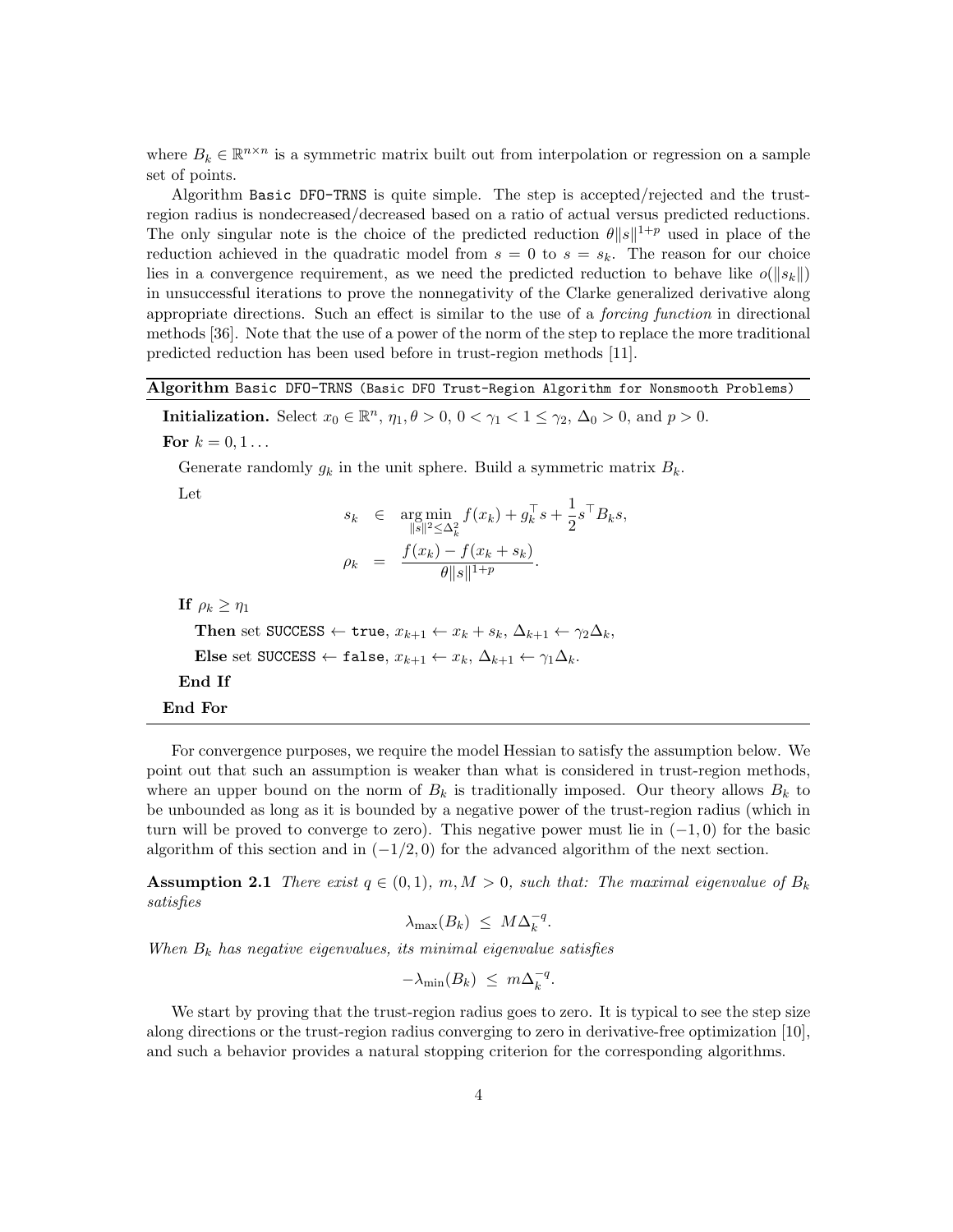**Lemma 2.1** Assume that  $f$  is bounded from below. Let Assumption 2.1 hold. Any sequence  $\{\Delta_k\}$  of trust-region radii produced by Algorithm Basic DFO-TRNS is such that

$$
\lim_{k \to \infty} \Delta_k = 0.
$$

**Proof.** Suppose, by contradiction, that  $\{\Delta_k\}$  does not converge to zero. Then, there exists  $\epsilon > 0$  such that  $\#\{k : \Delta_k > \epsilon\} = \infty$ . Because of the way  $\Delta_k$  is updated we must have

$$
\#\left\{k:\Delta_k > \epsilon,\, \Delta_{k+1} \geq \Delta_k\right\} \,=\, \infty,
$$

in other words, there must exist an infinite number of iterations for which  $\Delta_{k+1}$  is not decreased, and, for these iterations we have  $\rho_k \geq \eta_1$ .

If  $\lambda_{\min}(B_k) \leq 0$ , then we know from the well-known properties of trust-region subproblems that  $||s_k|| = \Delta_k$  (see [8]). If not, then either  $||s_k|| = \Delta_k$  or  $s_k = -B_k^{-1}g_k$ . In the latter case, from Assumption 2.1,  $||B_k^{-1}g_k|| \geq \lambda_{\min}(B_k^{-1})||g_k|| \geq (1/M)\Delta_k^q$ . As a result we obtain

$$
f(x_k) - f(x_k + s_k) \geq \eta_1 \theta \|s_k\|^{1+p}
$$
  
\n
$$
\geq \eta_1 \theta \min \{ \|B_k^{-1} g_k\|, \Delta_k \}^{1+p}
$$
  
\n
$$
\geq \eta_1 \theta \min \{ \frac{\epsilon^q}{M}, \epsilon \}^{1+p}.
$$

This means that at each iteration where  $\Delta_k$  is not decreased, f is reduced by a constant. Since f is bounded from below, the number of such iterations cannot be infinite, and hence we arrived at a contradiction.

It is known that the solution of a trust-region subproblem with fixed data and  $B_k$  positive definite tends to a step along the negative gradient [12, Figure 6.4.2] when the trust-region radius converges to zero. The property below may be seen as an expression of this behavior.

**Property 2.1** Any sequence  $\{(x_k, s_k, \Delta_k)\}\$  generated by Algorithm Basic DFO-TRNS is such that

$$
s_k = -\Delta_k D_k g_k,
$$

with  $D_k \in \mathbb{R}^{n \times n}$  satisfying

$$
\lim_{k \to \infty} D_k = I.
$$

We can show that our simple algorithm exhibits such a property even when subject to unbounded model Hessians.

Proposition 2.1 Let Assumption 2.1 hold. Assume also that all trust-region subproblems (2) are solved up to optimality. Then Algorithm Basic DFO-TRNS generates sequences  $\{(x_k, s_k, \Delta_k)\}$ satisfying Property 2.1.

**Proof.** From the first order necessary optimality conditions for problem (2), we know that there exists  $\lambda_k \geq 0$  such that

$$
B_k s_k + 2\lambda_k s_k = -g_k, \quad \lambda_k(\|s_k\|^2 - \Delta_k^2) = 0, \quad \|s_k\|^2 \leq \Delta_k^2.
$$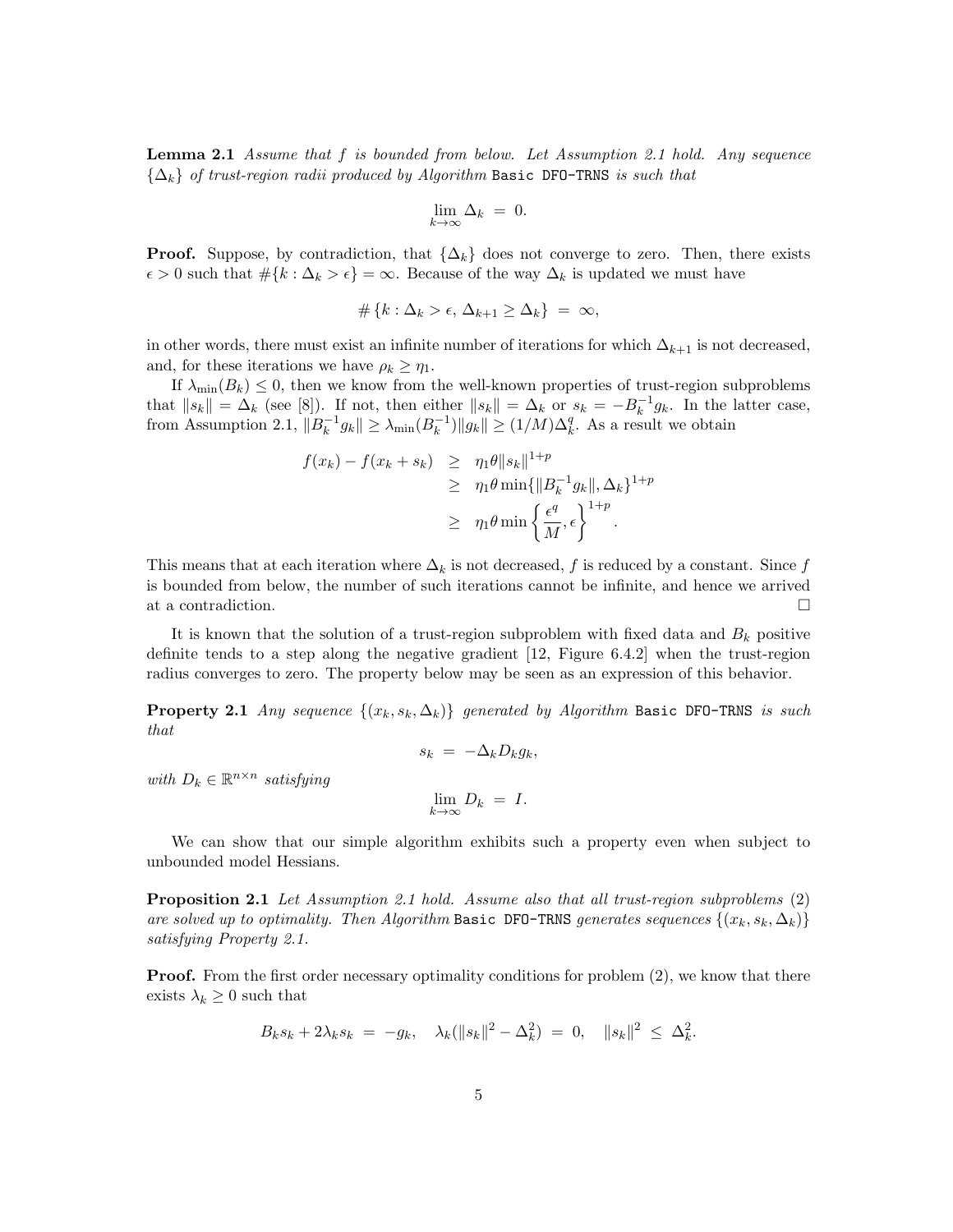One can assume that  $||s_k||^2 = \Delta_k^2$ . In fact, as mentioned before, only when  $B_k$  is positive definite and  $\| - B_k^{-1} g_k \| < \Delta_k$  there is no solution at the boundary. Such cases do render  $s_k = -\Delta_k(\Delta_k B_k)^{-1}g_k$  (i.e.,  $D_k = (\Delta_k B_k)^{-1}$ ). However, they can only occur a finite number of times as, from Assumption 2.1, we have  $||B_k^{-1}g_k|| \geq (\Delta_k^{q-1}/M)\Delta_k$ , and  $\Delta_k \to 0$  thus  $\Delta_k^{q-1}/M$ becomes eventually larger than 1. Hence, from the optimality conditions,

$$
\lambda_k = -\frac{1}{2\Delta_k^2} \left( s_k^\top B_k s_k + g_k^\top s_k \right),
$$

and

$$
\left(B_k - \frac{1}{\Delta_k^2} \left(s_k^\top B_k s_k + g_k^\top s_k\right) I\right) s_k = -g_k.
$$

(The proof below confirms that  $s_k^{\dagger} B_k s_k + g_k^{\dagger} s_k \neq 0$ , see (5).)

Then, denoting  $\eta_k = -s_k^{\dagger} B_k s_k - g_k^{\dagger} s_k$  and using the Sherman-Morrison-Woodbury formula, we obtain

$$
\left(B_k + \frac{\eta_k}{\Delta_k^2}I\right)^{-1} = \frac{\Delta_k^2}{\eta_k}I - \frac{\Delta_k^2}{\eta_k}B_k\left(I + \frac{\Delta_k^2}{\eta_k}B_k\right)^{-1}\frac{\Delta_k^2}{\eta_k}I
$$

from which

$$
s_k = -\Delta_k D_k g_k
$$

with

$$
D_k = \frac{\Delta_k}{\eta_k} I - \frac{\Delta_k^2}{\eta_k} B_k \left( I + \frac{\Delta_k^2}{\eta_k} B_k \right)^{-1} \frac{\Delta_k}{\eta_k} I. \tag{3}
$$

Since  $s_k$  solves problem (2), it yields a better model value than the step  $-\Delta_k g_k$ , which means

$$
\frac{1}{2} s_k^\top B_k s_k + g_k^\top s_k \leq \frac{1}{2} \Delta_k^2 g_k^\top B_k g_k - \Delta_k g_k^\top g_k,
$$

and, recalling that  $||g_k|| = 1$ , we obtain

$$
\frac{1}{2} s_k^\top B_k s_k + g_k^\top s_k \le \frac{1}{2} \Delta_k^2 \lambda_{\max}(B_k) - \Delta_k. \tag{4}
$$

Then, taking into account the fact that  $\eta_k = -2(\frac{1}{2}s_k^{\top}B_ks_k+g_k^{\top} s_k)+g_k^{\top} s_k$  and using inequality (4), we can derive a lower bound on  $\eta_k$  from Assumption 2.1

$$
\eta_k \geq -\Delta_k^2 \lambda_{\max}(B_k) + 2\Delta_k + g_k^{\top} s_k
$$
  
\n
$$
\geq -M \Delta_k^{2-q} + 2\Delta_k - \Delta_k
$$
  
\n
$$
\geq -M \Delta_k^{2-q} + \Delta_k.
$$
\n(5)

On the other hand, a lower bound on  $\eta_k$  can be derived also from Assumption 2.1 as follows (recall that  $||g_k|| = 1$ )

$$
\eta_k = -s_k^\top B_k s_k - g_k^\top s_k
$$
  
\n
$$
\leq \max\{0, -\lambda_{\min}(B_k)\} \|s_k\|^2 + \|s_k\|
$$
  
\n
$$
\leq m \Delta_k^{-q} \Delta_k^2 + \Delta_k.
$$
 (6)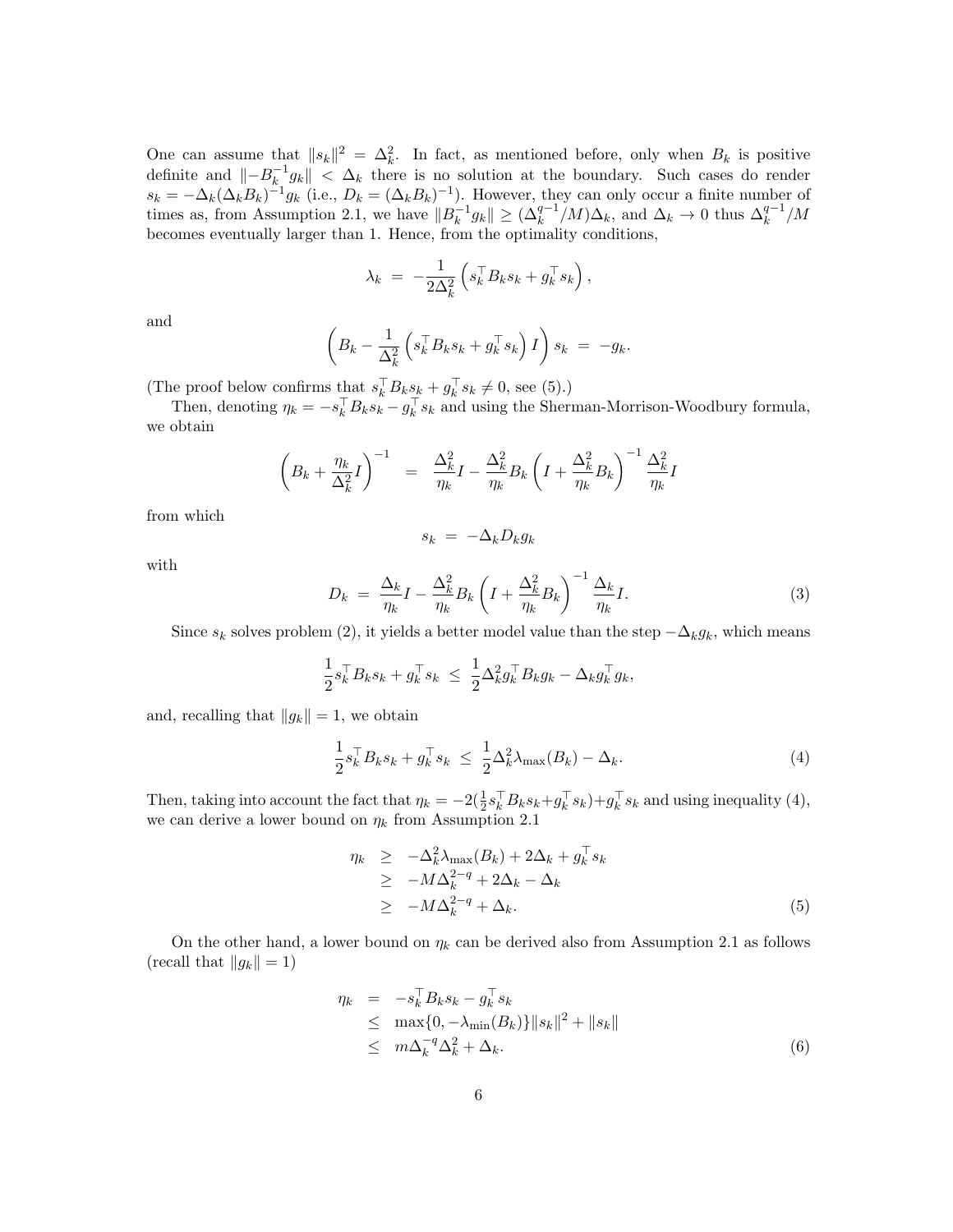Hence, using (5) and (6) and dividing by  $\Delta_k$  we can write

$$
-M\Delta_k^{1-q}+1 \ \leq \ \frac{\eta_k}{\Delta_k} \ \leq \ 1 + m\Delta_k^{1-q}
$$

and from Lemma 2.1

$$
\frac{\eta_k}{\Delta_k} \ \to \ 1.
$$

From this and Assumption 2.1,  $\frac{\Delta_k^2}{\eta_k} B_k = \frac{\Delta_k}{\eta_k}$  $\frac{\Delta_k}{\eta_k}(\Delta_k B_k) \to 0$ . Finally, taking into account (3), it results that  $D_k \to I$ , as  $k \to \infty$ , and the proof is completed.

The next step in the analysis is to show that the Clarke generalized derivative is nonnegative along some limiting normalized trust-region step. Such a result corresponds to what has been obtained for directional methods along the so-called refining directions; see [2].

**Lemma 2.2** Assume that f is bounded from below. Let Assumption 2.1 hold. Let  $\{(x_k, s_k, \Delta_k)\}$ be a sequence generated by Algorithm Basic DFO-TRNS. Let  $L \subseteq K = \{k : \Delta_{k+1} < \Delta_k\}$  be an index set such that

$$
\lim_{k \in L, k \to \infty} x_k = x^* \quad and
$$

$$
\lim_{k \in L, k \to \infty} \frac{s_k}{\|s_k\|} = s^*.
$$

Then  $f^{\circ}(x^*; s^*) \geq 0$ .

**Proof.** For each  $k \in L$  we have that

$$
f(x_k + s_k) - f(x_k) > -\eta_1 \theta \|s_k\|^{1+p}
$$

from which we obtain

$$
\frac{f(x_k + \|s_k\|[s_k/\|s_k\|]) - f(x_k)}{\|s_k\|} > -\eta_1\theta\|s_k\|^p.
$$

One can introduce  $s^*$  in the quotient above as follows

$$
\frac{f(x_k + \|s_k\|s^*) - f(x_k)}{\|s_k\|} - \frac{f(x_k + \|s_k\|s^*) - f(x_k + \|s_k\|s_k/\|s_k\|)}{\|s_k\|}
$$

and see that the second term is bounded by

$$
L_f^* \|[s_k/\|s_k\|] - s^*\|,
$$

where  $L_f^*$  is the Lipschitz constant of f near  $x^*$ . Then, recalling Lemma 2.1 and the fact that  $||s_k|| \to 0$  when  $\Delta_k \to 0$ , we obtain

$$
f^{\circ}(x^*; s^*) \geq \limsup_{k \in L, k \to \infty} \frac{f(x_k + \|s_k\| [s_k/\|s_k\|]) - f(x_k)}{\|s_k\|} \geq 0,
$$

which completes the proof.  $\square$ 

We can now assemble a final convergence result, which can be classified as *global* in the sense of not asking the starting point to be close to a solution. Essentially we know that the Clarke generalized derivative is nonnegative along a limiting trust-region step but we also now from Property 2.1 that trust-region steps tend to a step along the negative of  $g_k$ , which in turn can be asked to cover densely the unit sphere in some asymptotic sense.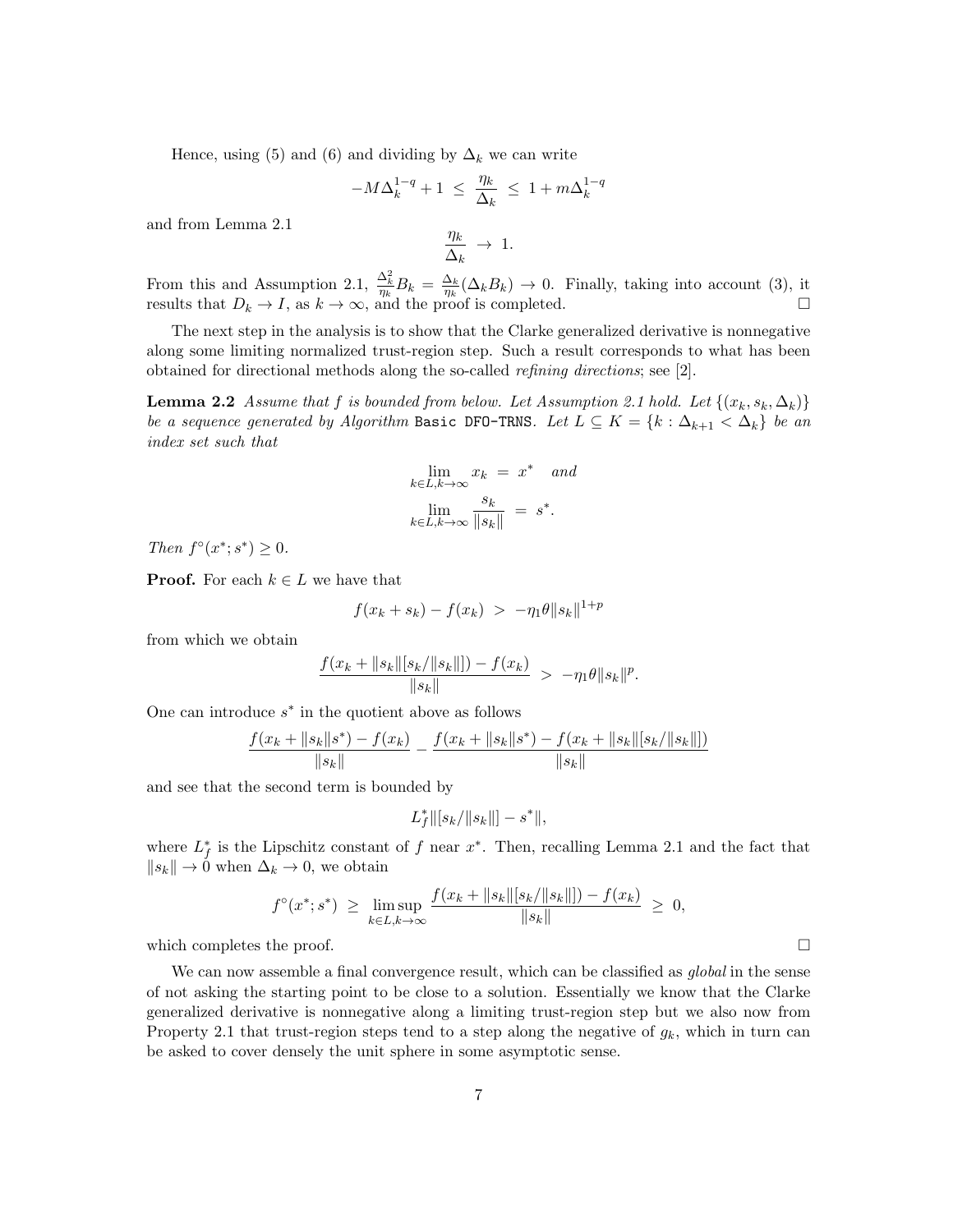**Theorem 2.3** Assume that  $f$  is bounded from below. Let Assumption 2.1 hold. Let Algorithm Basic DFO-TRNS satisfy Property 2.1. Let  $x^*$  be any limit point of  $\{x_k\}$  and  $K \subseteq \{k :$  $\Delta_{k+1} < \Delta_k$  be a subset of indices such that

$$
\lim_{k \in K, k \to \infty} x_k = x^*
$$

.

If the subsequence  $\{g_k\}_K$  is dense in the unit sphere, then  $x^*$  is stationary for problem (1).

**Proof.** We proceed by contradiction and assume that  $x^*$  is not stationary for problem (1). Then we know that a direction  $\bar{q}$  exists such that  $\|\bar{q}\|=1$  and

$$
f^{\circ}(x^*; \bar{g}) \leq 0. \tag{7}
$$

Since  $\{g_k\}_K$  is dense in the unit sphere, we can extract a subset of iteration indices, which we call again  $K$ , such that

$$
\lim_{k \in K, k \to \infty} x_k = x^*,\tag{8}
$$

$$
\lim_{k \in K, k \to \infty} g_k = \bar{g},\tag{9}
$$

$$
\lim_{k \in K, k \to \infty} \Delta_k = 0. \tag{10}
$$

Property 2.1 assures that  $s_k = -\Delta_k D_k g_k$  with  $D_k \to I$ . Hence, it results that

$$
\lim_{k \in K, k \to \infty} \frac{s_k}{\|s_k\|} = \bar{g}.
$$

 $f^{\circ}(x^*; \bar{g}) \geq 0,$ 

Then, by Lemma 2.2, we have that

which contradicts (7), thus concluding the proof.  $\Box$ 

**Remark 2.1** The above result is also true when a step of the form  $s_k = -\Delta_k g_k$  is taken, totally ignoring the quadratic term of the model.

#### 3 A trust-region algorithm based on a nonsmooth random model

#### 3.1 A nonsmooth random model

Now we would like to modify the basic trust-region algorithm of Section 2 in such a way that the nonsmoothness of the objective function is better handled. Taking inspiration from bundle methods<sup>2</sup>, we will define a new nonsmooth random model to replace the smooth random one.

 $2B$ undle methods were developed to solve nonsmooth convex problems. The idea behind those methods is to approximate the objective function by means of a suitable underestimator. The use of a piecewise linear function (called cutting plane model) to handle the minimization of the original nonsmooth function was first proposed in [6, 22]. The main drawbacks of the cutting plane approach are the possible unboundedness of the approximating models and the slow convergence of the method. In order to overcome those issues, a stabilizing quadratic term is usually included in the approximation, see, e.g., [16, 24, 26] and references therein. Bundle methods have been combined with trust-region ones [35]. Other interesting approaches are tilted bundle methods [25], level bundle methods [30], bundle Newton methods [31], and generalized bundle methods [14]. When dealing with nonconvex problems, the model is not an underestimator anymore. Hence bundle methods need to be suitably modified in order to handle nonconvexity. Strategies like subgradient deletion rules and subgradient locality measures are usually implemented in order to avoid the difficulties caused by nonconvex functions (see, e.g., [33] for further details).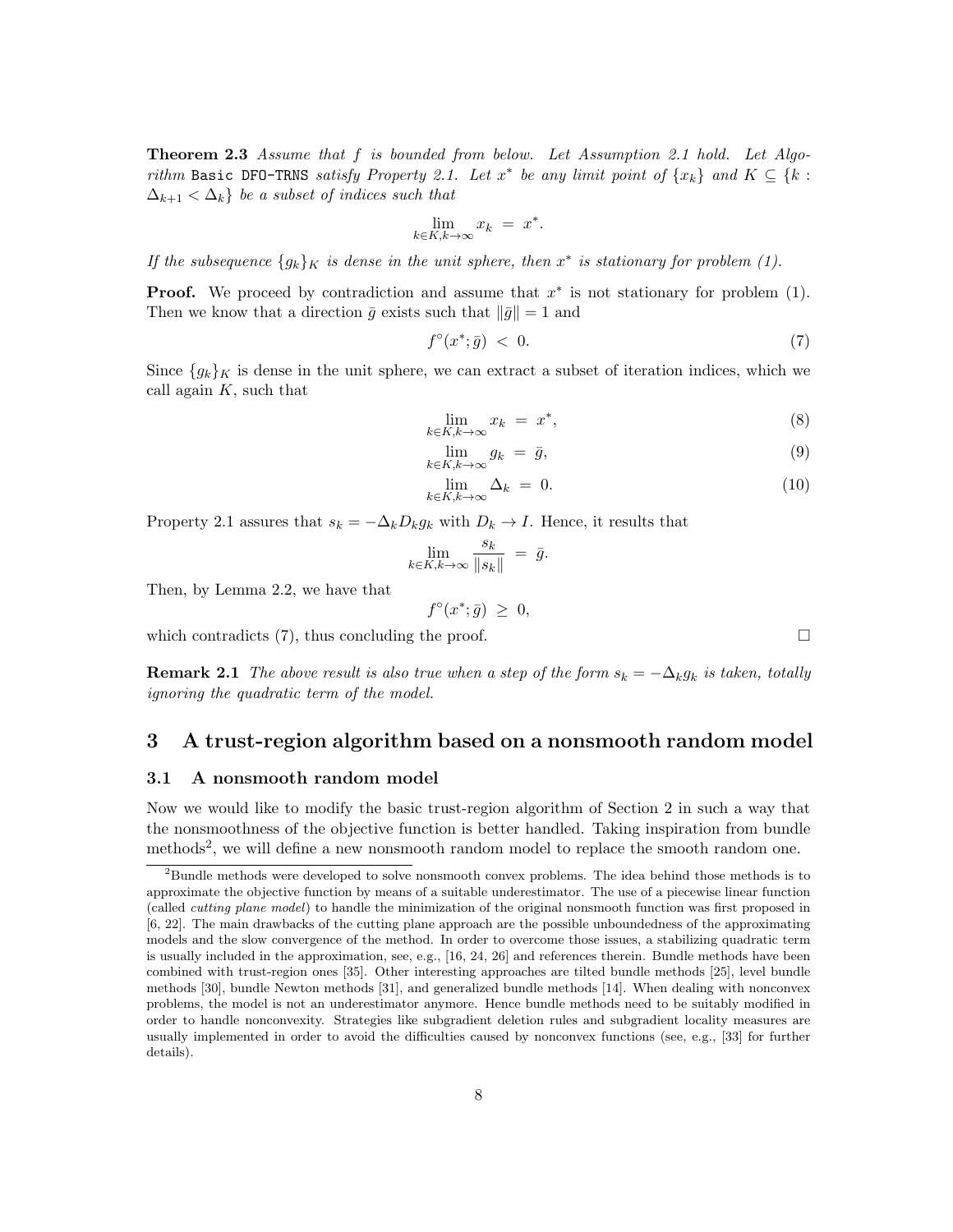In a smooth setting, it is well-known that the trust-region model is given by the sum of a linear term and a quadratic one, namely

$$
\bar{m}_k(s) + \frac{1}{2}s^{\top}B_ks = f(x_k) + \nabla f(x_k)^{\top} s + \frac{1}{2}s^{\top}B_ks.
$$

A reasonable choice when considering nonsmoothness would be to replace the linear term  $\bar{m}_k(s)$ by the following nonsmooth term

$$
\bar{m}_k(s) = f(x_k) + f^{\circ}(x_k; s)
$$

that is

$$
\bar{m}_k(s) = \max_{\xi \in \partial f(x_k)} \left\{ f(x_k) + \xi^{\top} s \right\}.
$$
\n(11)

Obviously, since the set  $\partial f(x_k)$  is unknown, the above model cannot be used in practice.

Bundle methods overcome this difficulty by exploiting the information obtained on a set of points  $\{y^j : j \in J_k\}$  approaching  $x_k$ , where  $J_k$  is an index set. In the case of convex optimization  $(f \text{ convex})$ , these methods make approximations of the model  $(11)$  given by

$$
\bar{m}_k(s) = \max_{j \in J_k} \left\{ f(y^j) + (\xi^j)^\top (x_k + s - y^j) \right\} \tag{12}
$$

where  $\xi^j \in \partial f(y^j), j \in J_k$ . The model (12) is usually rewritten as

$$
\bar{m}_k(s) = \max_{j \in J_k} \bigg\{ f(x_k) + (\xi^j)^\top s - \beta_k^j \bigg\}
$$

where

$$
\beta_k^j = f(x_k) + (\xi^j)^\top (y^j - x_k) - f(y^j)
$$

represents the displacement related to the point  $y^j$ . This approach can be adapted to the nonconvex case by suitably modifying the expression of  $\beta_k^j$  $\frac{J}{k}$  in the following way:

$$
\beta_k^j = \max \left\{ 0, f(x_k) - f(y^j) + (\xi^j)^\top (y^j - x_k) + \delta \|y^j - x_k\|^2 \right\}
$$

for some suitably chosen  $\delta > 0$ .

In a derivative-free context, we cannot even compute an element  $\xi \in \partial f(y)$  for any sample point y. Hence, we need to somehow adapt the bundle approach to our derivative-free setting. The choice we made in this paper is to replace the information given by the subgradients  $\xi^j$ with the one obtained for a set of randomly generated normalized directions

$$
G_k = \{g_i : ||g_i|| = 1, i \in I_k\},\
$$

where  $I_k$  is another index set. We first compute for each  $(i, j) \in I_k \times J_k$ , the displacements

$$
\beta_k^{ij} = \max \left\{ 0, f(x_k) - f(y_k^j) + (g_i)^\top (y_k^j - x_k) + \delta \| y_k^j - x_k \|^2 \right\}
$$
(13)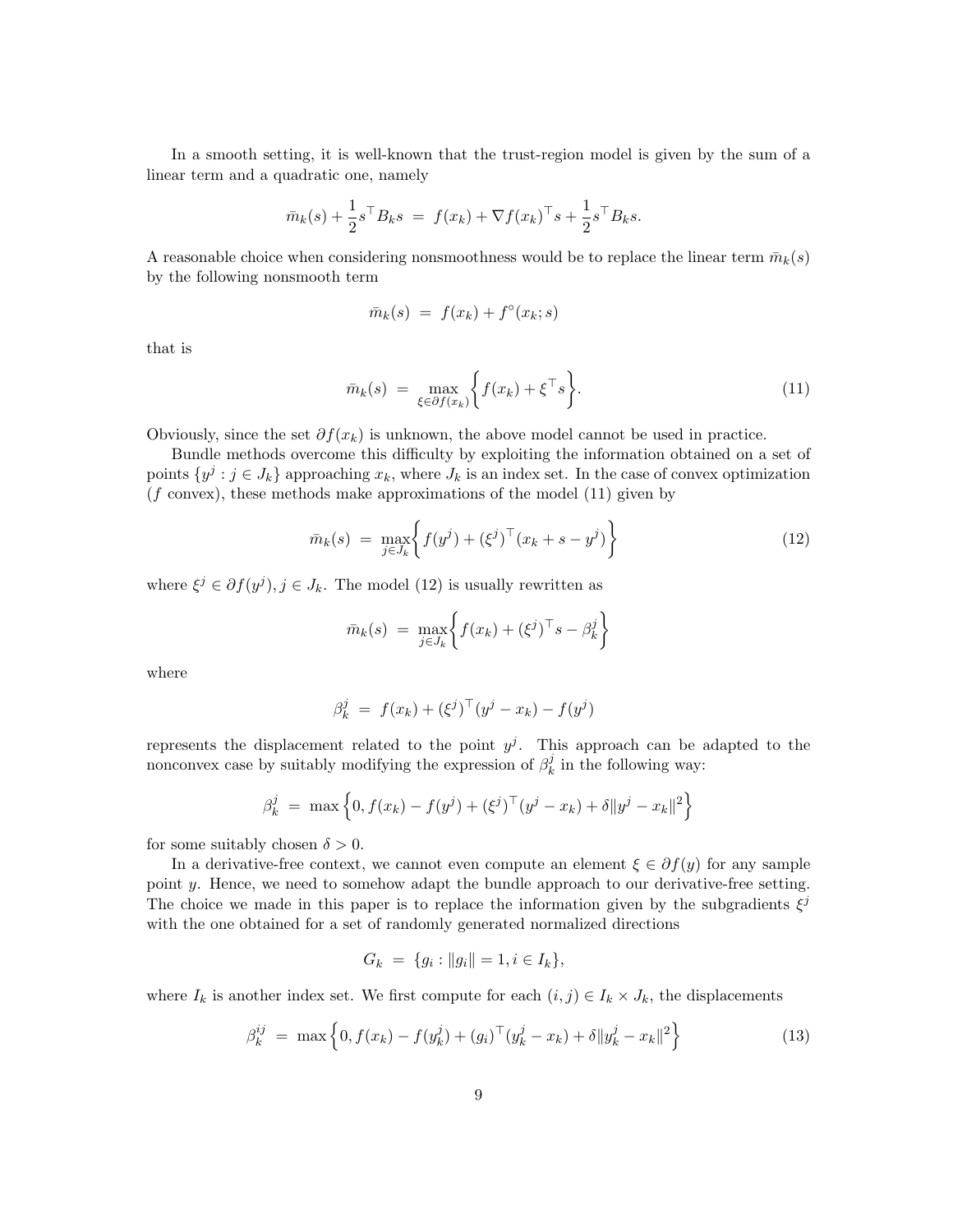Then it is possible to introduce the following model

$$
\bar{m}_k(s) = \max_{i \in I_k} \left\{ f(x_k) + (g_i)^\top s - \bar{\beta}_k^i \right\} \tag{14}
$$

where

$$
\bar{\beta}_k^i = \max_{j \in J_k} {\{\beta_k^{ij}\}}.
$$
\n(15)

Hence, while in bundle methods one selects a set of auxiliary points  $y^j$  and vectors  $\xi^j \in \partial f(y^j)$ ,  $j \in J_k$ , to linearize the function and to somehow build an approximation of the subdifferential at  $x_k$ , in our derivative-free framework, since the elements of the subdifferential cannot be calculated, we randomly generate vectors  $g_i$  (say one per iteration) and build a linear term using a suitably chosen point  $y^{l_i}$  in our sample set (see (16) below). The rationale behind this strategy is that a direction  $g_i$  can be seen as an approximation of an element in  $\partial f(y^{l_i})$ , with  $y^{l_i}$  the point corresponding to the index giving the maximum displacement  $\bar{\beta}_k^i$ :

$$
l_i \in \underset{j \in J_k}{\operatorname{argmax}} \{ \beta_k^{ij} \}. \tag{16}
$$

An example can be seen in Figure 1. (For simplicity, in the figures, the scalar  $\bar{\beta}_k^i$  is computed by setting  $\delta = 0$ . Also, in order to depict easily understandable examples in these figures, we used  $g_i$ 's with absolute values different from 1.) Of course, when  $\bar{\beta}_k^i = 0$  we might have that the direction  $g_i$  is a good approximation of an element of  $\partial f(x_k)$  (like, e.g., the case of the line corresponding to  $g_3$  in Figure 1). Summarazing, for each direction  $g_i, i \in I_k$ , we consider a linear term passing through a point  $y^{l_i}$  with  $\partial f(y^{l_i})$  hopefully containing a subgradient close to the direction  $g_i$ . Then, according to (14), the model  $\bar{m}_k(s)$  is the maximum of those linear functions over  $g_i, i \in I_k$ , see Figure 2. An example for the nonconvex case is shown in Figures 3–4 (and here we set  $\delta > 0$  when calculating the displacements).

In order to give some priority to the role of the new direction (generated at iteration  $k$ ) in the proposed local model of the objective function, we perturb the parameters  $\bar{\beta}_k^i$  in the following way:

$$
\tilde{\beta}_k^i = \bar{\beta}_k^i + \Delta_k^{1/2}, \qquad i \in I_k, \ i \neq k,
$$
\n
$$
(17)
$$

$$
\tilde{\beta}_k^k = \bar{\beta}_k^k. \tag{18}
$$

The modified displacements  $\tilde{\beta}_k^i$ ,  $i \in I_k$ , are used to somehow penalize the linear terms corresponding to the directions  $\{g_i : i \in I_k, i \neq k\}$  in the max function of the model (14).

Finally, the complete nonsmooth approximating model that we propose is the following:

$$
m_k(s) = \max_{i \in I_k} \left\{ f(x_k) + (g_i)^\top s - \tilde{\beta}_k^i \right\} + \frac{1}{2} s^\top B_k s,
$$
\n(19)

where  $\tilde{\beta}_k^i$ ,  $i \in I_k$ , are defined according to (17) and (18), and  $B_k$  is a symmetric matrix built out from interpolation or regression on a sample set of points.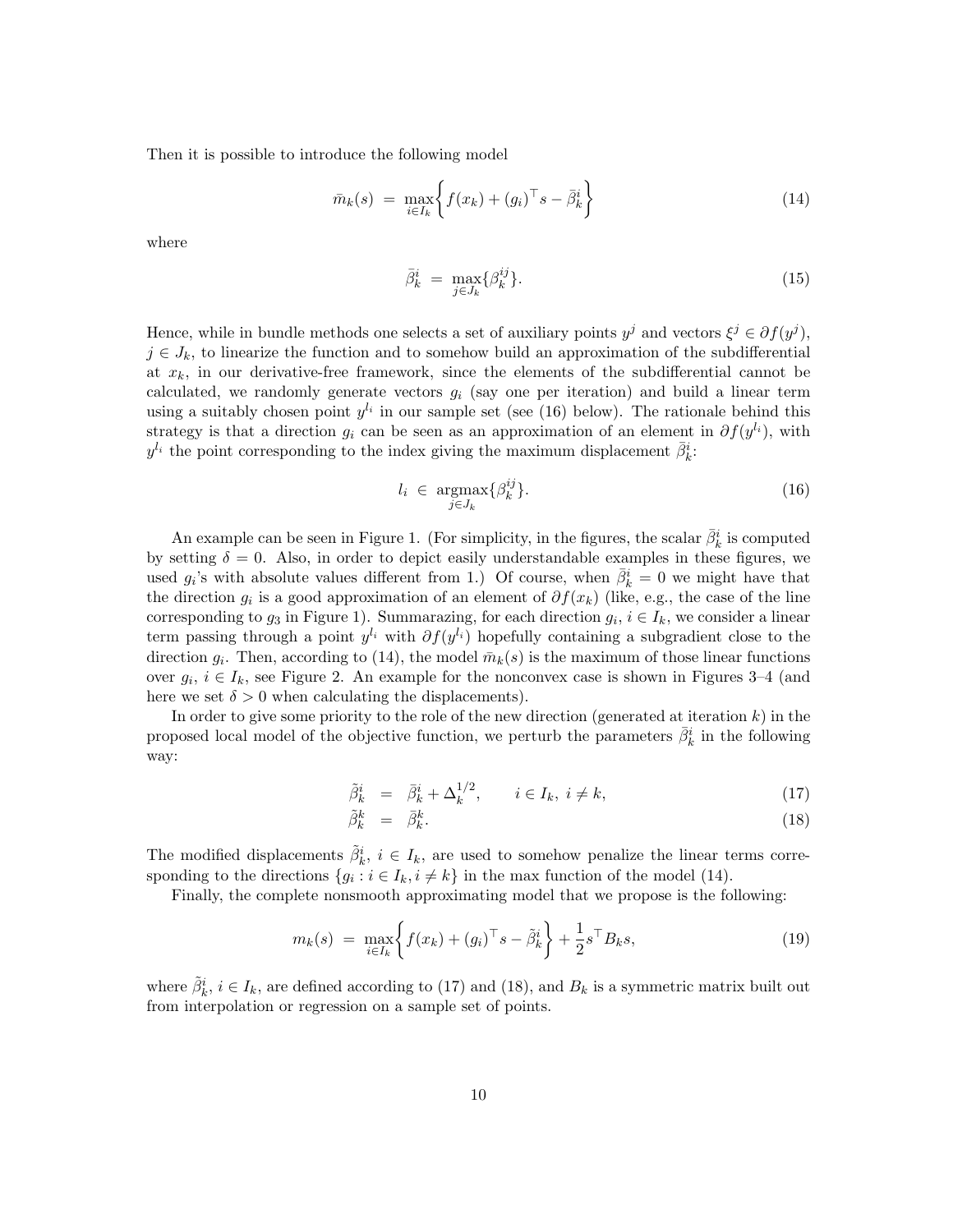

Figure 1: Construction of the nonsmooth model (convex case).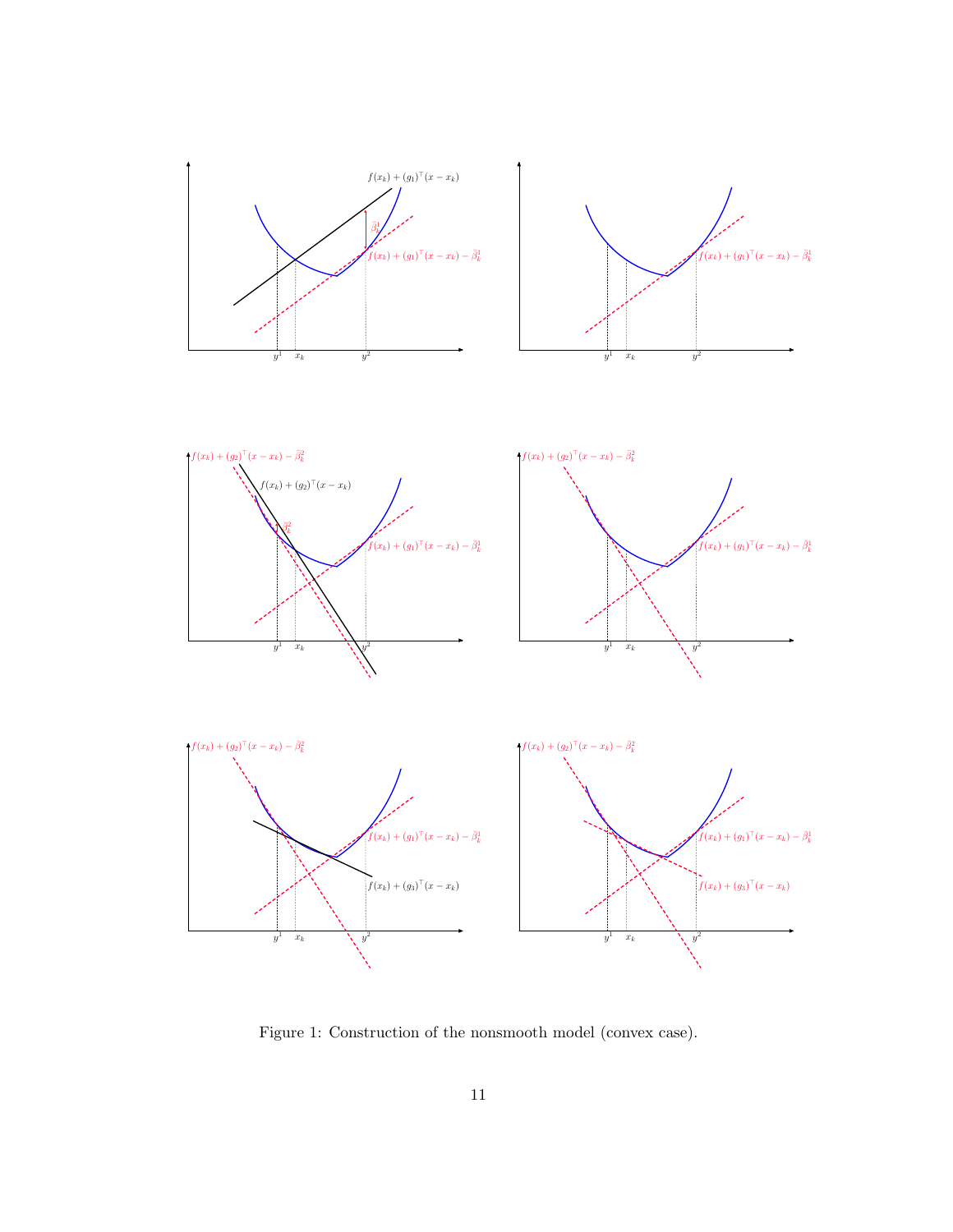

Figure 2: Nonsmooth model  $\bar{m}_k(s)$  for the convex case (in green).

#### 3.2 A trust-region method

The new trust-region subproblem we propose to solve at each iteration is then

$$
\min_{\mathbf{S} \in \mathbb{R}^2} m_k(s) \n\text{s.t. } ||s||^2 \leq \Delta_k^2,
$$
\n(20)

where  $m_k(s)$  is given by (19), which can then be equivalently stated as

$$
\min_{s,\alpha} \quad \frac{1}{2}s^{\top}B_{k}s + \alpha
$$
\n
$$
\text{s.t.} \quad (g_{i})^{\top}s - \alpha \leq \tilde{\beta}_{k}^{i} - f(x_{k}), \quad \forall \ i \in I_{k},
$$
\n
$$
\|s\|^{2} \leq \Delta_{k}^{2}.
$$
\n
$$
(21)
$$

The first order necessary optimality conditions for problem  $(21)$  require the existence of nonnegative Lagrange multipliers  $\lambda$  and  $\sigma$  such that

$$
0 = B_k s + \sum_{i \in I_k} \lambda_i g_i + 2\sigma s \tag{22a}
$$

$$
0 = 1 - \sum_{i \in I_k} \lambda_i \tag{22b}
$$

$$
0 = \lambda_i \left( (g_i)^\top s - \alpha - \tilde{\beta}_k^i + f(x_k) \right), \quad \forall \ i \in I_k \tag{22c}
$$

$$
0 \le (g_i)^{\top} s - \alpha - \tilde{\beta}_k^i + f(x_k), \quad \forall \ i \in I_k \tag{22d}
$$

$$
0 = \sigma(||s||^2 - \Delta_k^2), \quad ||s||^2 \le \Delta_k^2. \tag{22e}
$$

Given a solution  $s_k$  of problem (21), along with its associated multipliers  $\lambda$ , we further consider the following auxiliary subproblem

$$
\min \quad \tilde{m}_k(s) = f(x_k) + \tilde{g}_k^{\top} s + \frac{1}{2} s^{\top} B_k s \n\text{s.t.} \quad ||s||^2 \le \Delta_k^2,
$$
\n(23)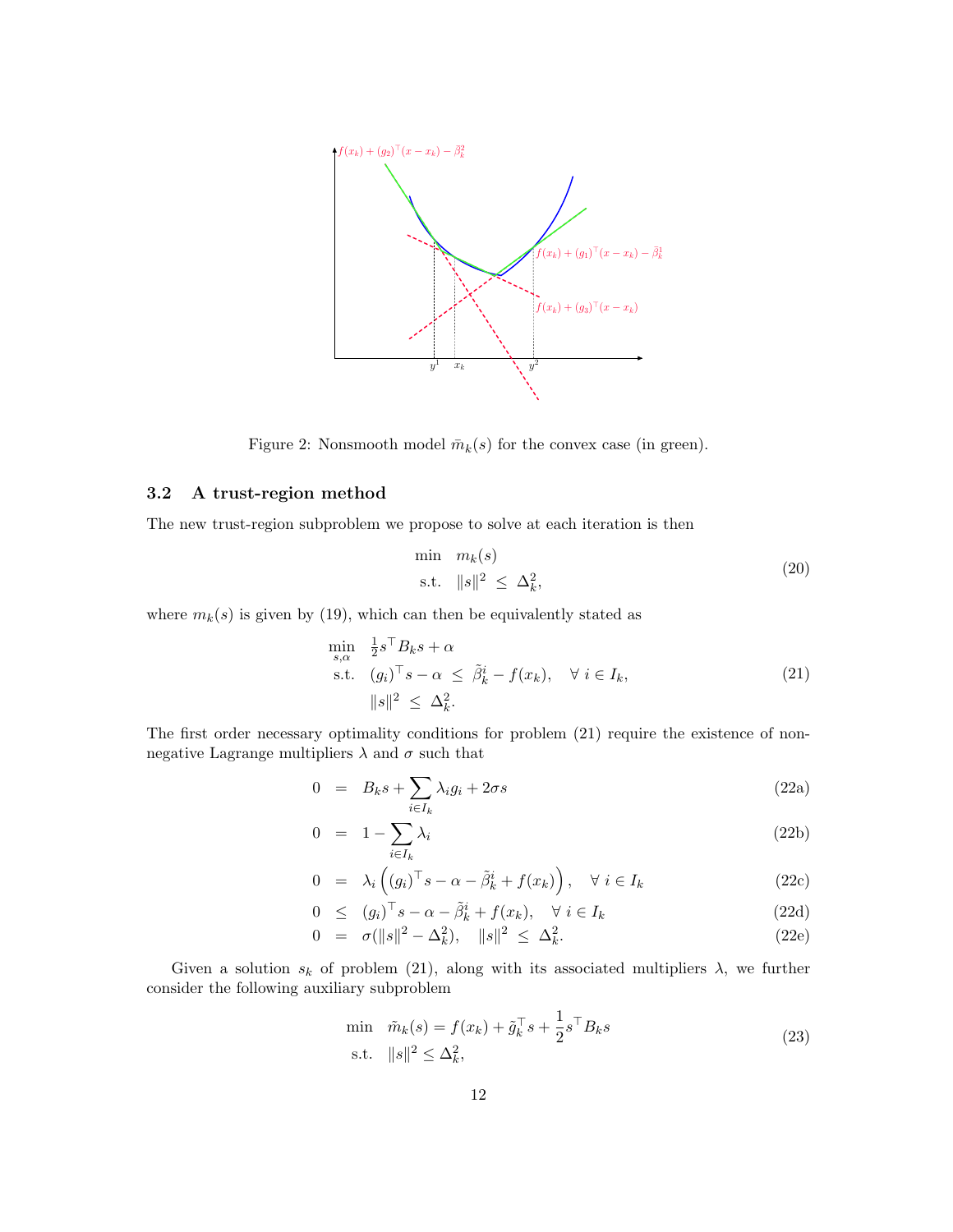

Figure 3: Construction of the nonsmooth model (nonconvex case).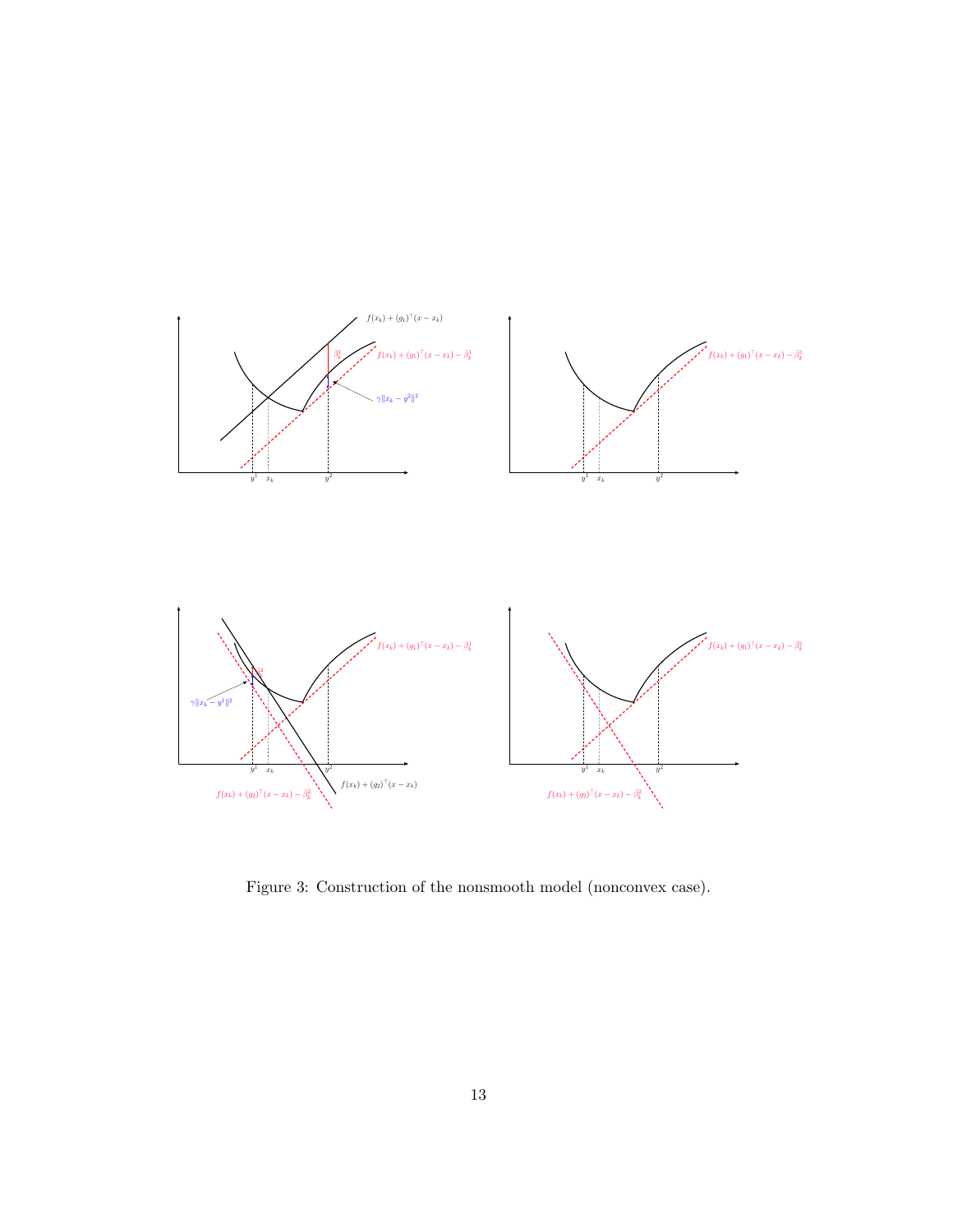

Figure 4: Nonsmooth model  $\bar{m}_k(s)$  for the nonconvex case (in green).

where

$$
\tilde{g}_k = \sum_{i \in I_k} \lambda_i g_i \quad \text{with} \quad \sum_{i \in I_k} \lambda_i = 1, \quad \text{and} \quad \lambda_i \ge 0, \ \forall i \in I_k,\tag{24}
$$

is a convex linear span of the randomly generated vectors. The optimality conditions (22) show that a solution  $s_k$  of problem (21) is also a solution of the auxiliary subproblem (23), a fact that has repercussions in our algorithmic design and convergence analysis.

We now can define a modified version of the Basic DFO-TRNS Algorithm using this more sophisticated model that will enable us to better handle nonsmoothness in the objective function. The detailed scheme is reported as Algorithm Advanced DFO-TRNS. We need to consider that the points in the sample set  $\{y_k^j\}$  $k<sup>j</sup>$ :  $j \in J_k$  used to build the linear terms of the model verify

$$
||y_k^j - x_k|| \le \gamma \Delta_k, \quad \forall j \in J_k,
$$
\n(25)

for all iterations k of our algorithm, and for some suitably chosen  $\gamma > 0$ . Furthermore, the advanced algorithm reverts to the basic (in the sense of using a quadratic model) when the norm the convex linear span vector  $\tilde{g}_k$  in (24) becomes too small (relatively to the trust-region radius). For simplicity the condition we test is  $\|\tilde{g}_k\| < \bar{\epsilon} \Delta_k^{1/2}$  $\lambda_k^{1/2}$  but one could use any power of  $\Delta_k$ with exponent in  $(0, 1)$  (see the comment below made before Assumption 3.1).

#### 3.3 Convergence analysis

The convergence analysis of the advanced algorithm follows the same lines as the ones of the basic version. The main difference is the use of the convex linear span vector  $\tilde{g}_k$ , see (24), instead of the normalized  $g_k$ . However, note that from the logic of the algorithm,  $\tilde{g}_k$  can bounded below as follows: 1

$$
\|\tilde{g}_k\| \ge \min\{1, \bar{\epsilon}\Delta_k^{\frac{1}{2}}\}.\tag{26}
$$

A similar assumption as in the basic algorithm is imposed in the model Hessians. In this case the exponent q is restricted to  $(0, 1/2)$ . This has to do with the test  $\|\tilde{g}_k\| < \bar{\epsilon} \Delta_k^{1/2}$  $\frac{1}{k}$  in the advanced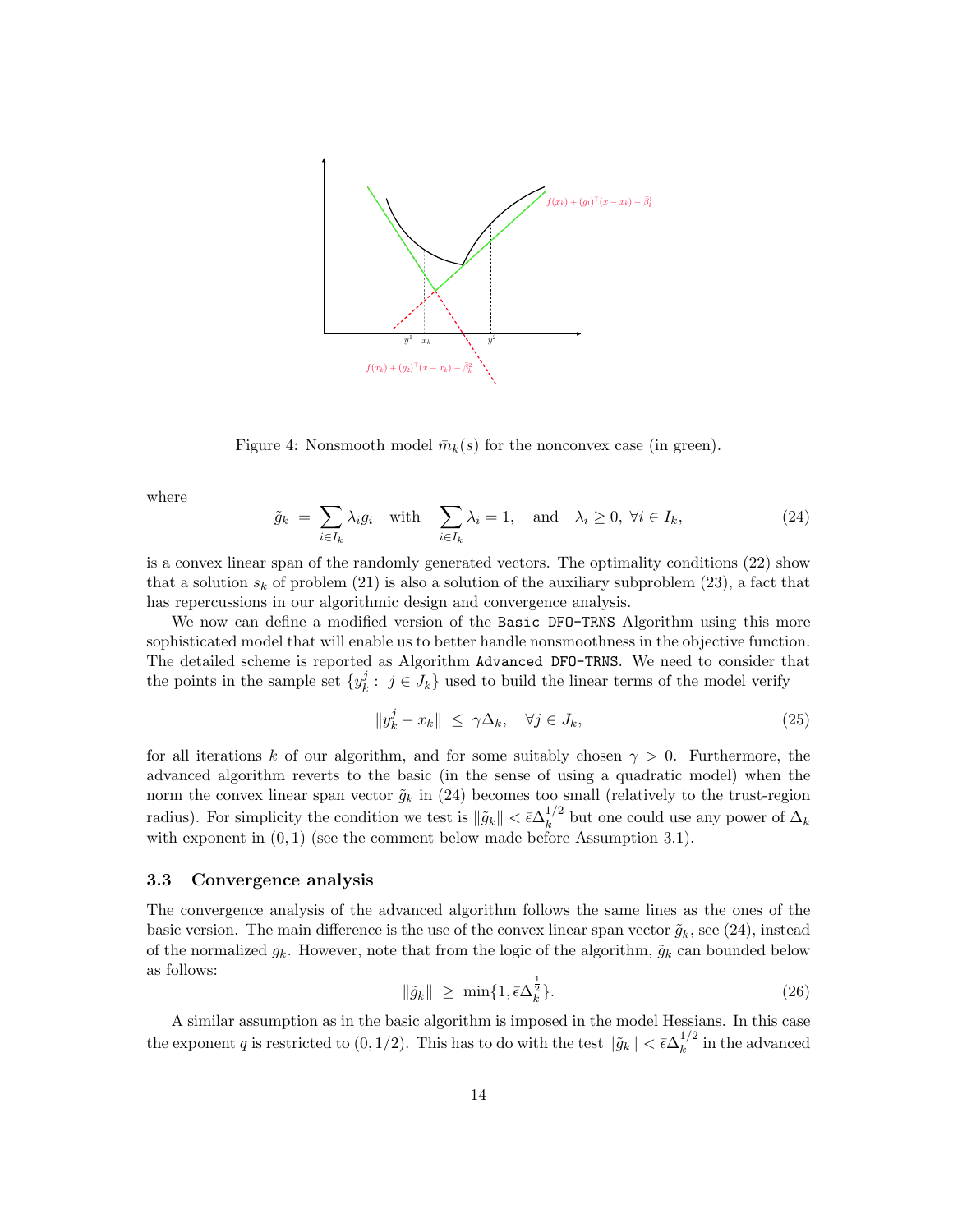Algorithm Advanced DFO-TRNS (Advanced DFO Trust-Region Algorithm for Nonsmooth Problems)

**Initialization.** Select  $x_0 \in \mathbb{R}^n$ ,  $\eta_1, \theta, \gamma > 0$ ,  $0 < \gamma_1 < 1 \le \gamma_2$ ,  $\bar{\epsilon} > 0$ ,  $\Delta_0 > 0$ , and  $p > 0$ . Set  $G_0 = \emptyset$ .

For  $k = 0, 1...$ 

Generate randomly  $g_k$  in the unit sphere. Consider a sample set of points satisfying (25). Build a symmetric matrix  $B_k$ .

Set  $G_k = G_{k-1} \cup \{g_k\}.$ 

Let s be a solution for subproblem (21) for this  $G_k$ , and  $\lambda$  the associate multipliers.

Let  $\tilde{g}_k = \sum_{i \in I_k} \lambda_i g_i$ , where  $I_k$  is the index set corresponding to  $G_k$ .

If  $\|\tilde{g}_k\| < \bar{\epsilon} \Delta_k^{\frac{1}{2}}$ 

Then

Reset  $G_k = \{g_k\}.$ 

Let s be a solution for subproblem (21) for this reset  $G_k$ .

#### End If

Set  $s_k = s$  and

$$
\rho_k = \frac{f(x_k) - f(x_k + s_k)}{\theta \|s_k\|^{p+1}}.
$$

If  $\rho_k \geq \eta_1$ 

Then set SUCCESS ← true,  $x_{k+1} \leftarrow x_k + s_k$ ,  $\Delta_{k+1} \leftarrow \gamma_2 \Delta_k$ , Else set SUCCESS ← false,  $x_{k+1} \leftarrow x_k$ ,  $\Delta_{k+1} \leftarrow \gamma_1 \Delta_k$ . End If

End For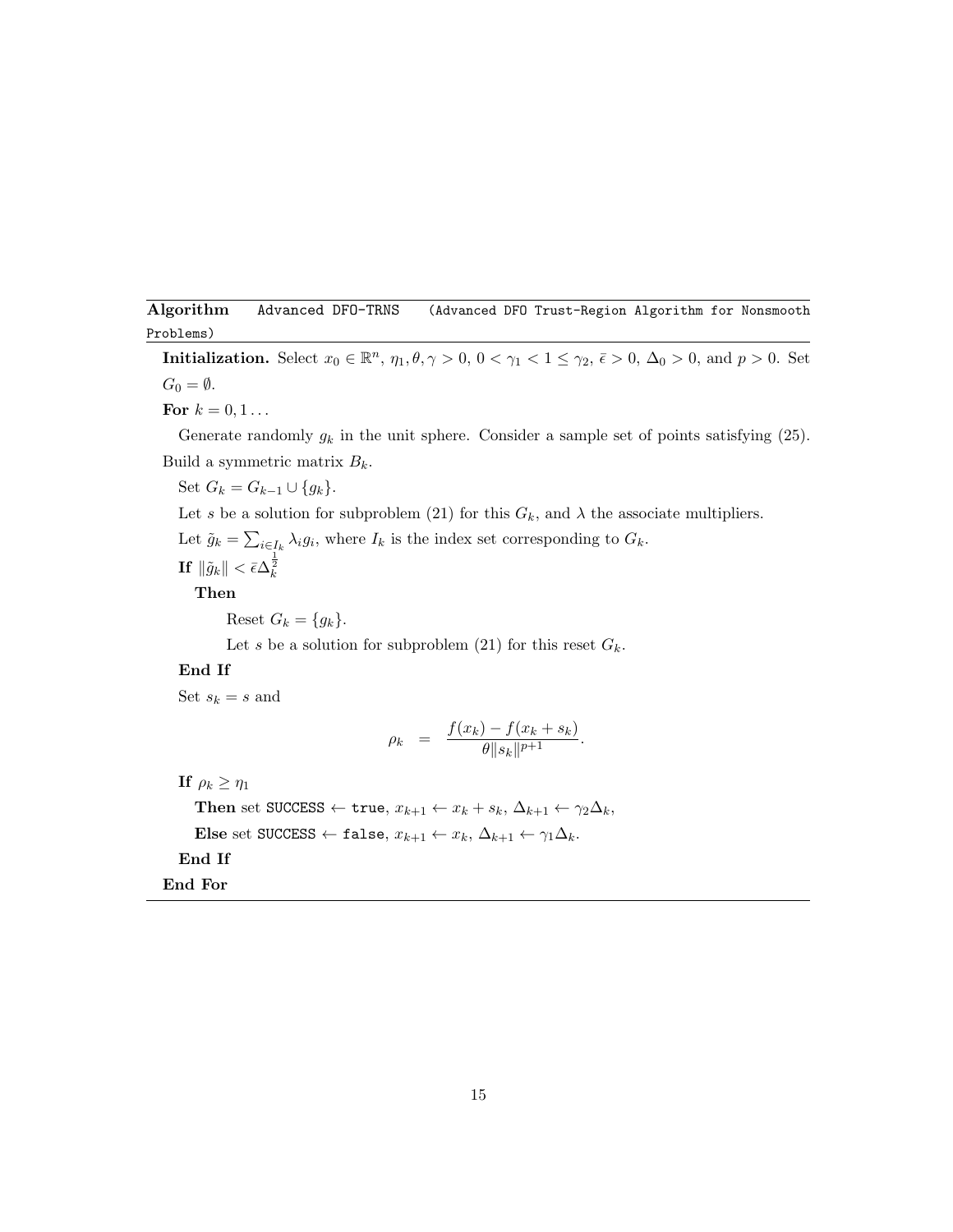algorithm. If we had considered a parameter  $r \in (0,1)$  and asked instead for  $\|\tilde{g}_k\| < \bar{\epsilon} \Delta_k^r$ , then the exponent q in the assumption below would had been restricted to  $(0, 1 - r)$ .

**Assumption 3.1** There exist  $q \in (0, 1/2)$ ,  $m, M > 0$ , such that: The maximal eigenvalue of  $B_k$  satisfies

$$
\lambda_{\max}(B_k) \leq M \Delta_k^{-q}.
$$

When  $B_k$  has negative eigenvalues, its minimal eigenvalue satisfies

$$
-\lambda_{\min}(B_k) \leq m\Delta_k^{-q}.
$$

Again, one first proves that the trust-region radius converges to zero.

**Lemma 3.1** Assume that  $f$  is bounded from below. Let Assumption 3.1 hold. Any sequence  ${\{\Delta_k\}}$  of trust-region radii produced by Algorithm Advanced DFO-TRNS is such that

$$
\lim_{k \to \infty} \Delta_k = 0.
$$

**Proof.** The proof is similar to the one of Lemma 2.1, and the only difference is the use of  $\tilde{g}_k$ instead of  $g_k$ . We thus only need to redo the algebraic part of the proof:

$$
f(x_k) - f(x_k + s_k) \geq \eta_1 \theta \|s_k\|^{1+p}
$$
  
\n
$$
\geq \eta_1 \theta \min\{\|B_k^{-1}\tilde{g}_k\|, \Delta_k\}^{1+p}
$$
  
\n
$$
\geq \eta_1 \theta \min\left\{\frac{\epsilon^q}{M} \|\tilde{g}_k\|, \epsilon\right\}^{1+p}
$$
  
\n
$$
\geq \eta_1 \theta \min\left\{\frac{\epsilon^q}{M} \min\{1, \bar{\epsilon} \epsilon^{\frac{1}{2}}\}, \epsilon\right\}^{1+p},
$$

where the last inequality follows from  $(26)$ .

Then we show that the algorithm generates steps that tend to a step that is now along the convex linear span vector  $\tilde{g}_k$ .

**Property 3.1** Any sequence  $\{(x_k, s_k, \Delta_k)\}\$  generated by Algorithm Advanced DFO-TRNS is such that

$$
s_k = -\Delta_k D_k \frac{\tilde{g}_k}{\|\tilde{g}_k\|},
$$

with  $D_k \in \mathbb{R}^{n \times n}$  satisfying

$$
\lim_{k \to \infty} D_k = I.
$$

Proposition 3.1 Assume that f is bounded from below. Let Assumption 3.1 hold. Assume also that all trust-region subproblems (20) are solved up to optimality. Then Algorithm Advanced DFO-TRNS generates sequences  $\{(x_k, s_k, \Delta_k)\}\$  satisfying Property 3.1.

Proof. The proof follows the line of thought of Proposition 2.1. The main difference is that the step  $s_k$  solves now the modified trust-region subproblem (23), where  $\tilde{g}_k$  takes the place of  $g_k$ . The same calculations take us to

$$
\left(B_k + \frac{\eta_k}{\Delta_k^2}I\right)s_k = -\tilde{g}_k,
$$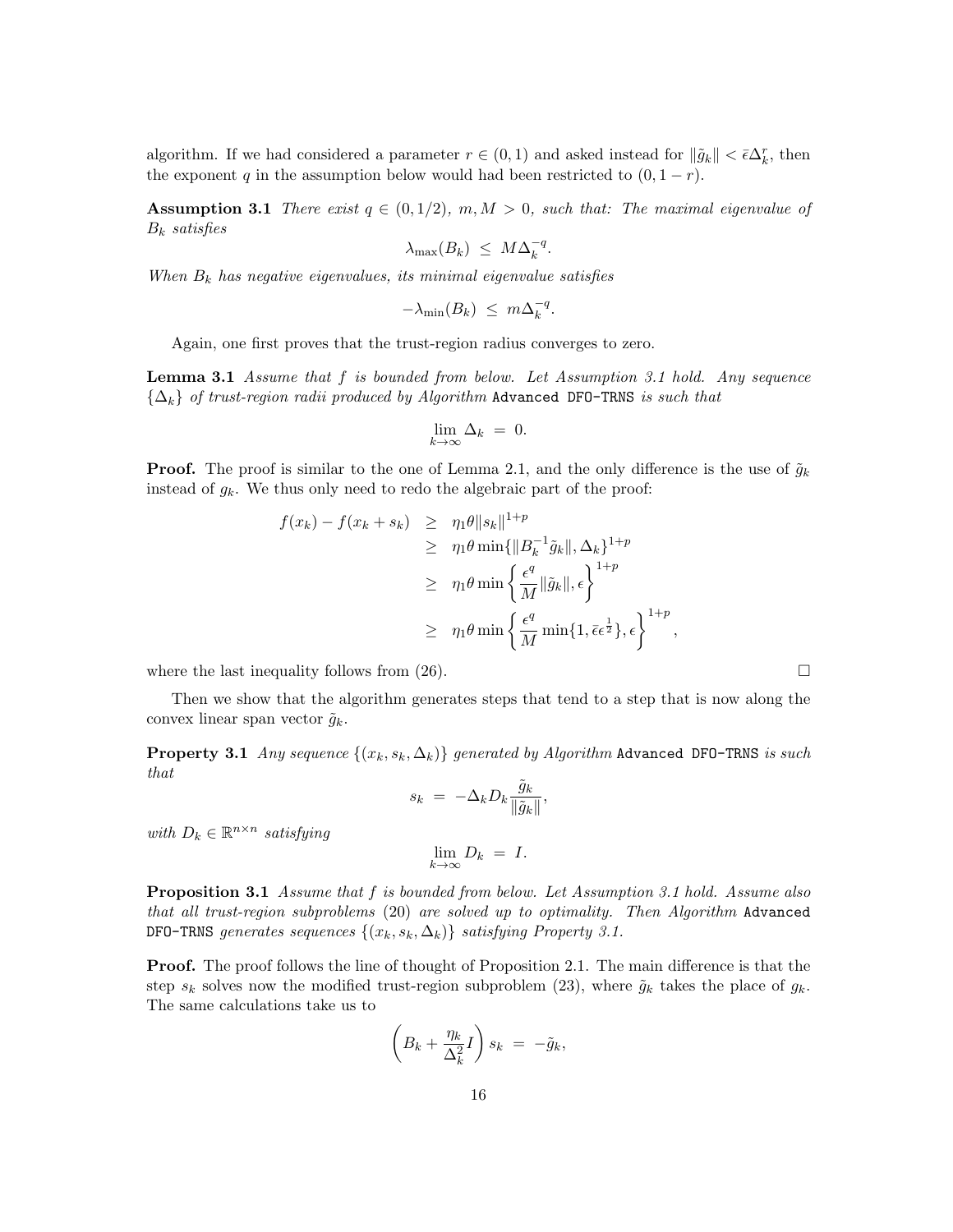where now  $\eta_k = -s_k^{\perp} B_k s_k - \tilde{g}_k^{\perp} s_k$  (confirmed nonzero by (29) below), and

$$
\left(B_k + \frac{\eta_k}{\Delta_k^2}I\right)^{-1} = \frac{\Delta_k^2}{\eta_k}I - \frac{\Delta_k^2}{\eta_k}B_k\left(I + \frac{\Delta_k^2}{\eta_k}B_k\right)^{-1}\frac{\Delta_k^2}{\eta_k}I
$$

and thus, by writing,

$$
s_k = -\Delta_k D_k \frac{\tilde{g}_k}{\|\tilde{g}_k\|},
$$

we see that

$$
D_k = \frac{\|\tilde{g}_k\| \Delta_k}{\eta_k} I - \frac{\|\tilde{g}_k\| \Delta_k}{\eta_k} B_k \left( I + \frac{\Delta_k^2}{\eta_k} B_k \right)^{-1} \frac{\Delta_k^2}{\eta_k} I. \tag{27}
$$

When deriving the lower and upper bounds on  $\eta_k$  we can no longer use the fact that  $\tilde{g}_k$  is normalized but rather that it satisfies the bound (26).

Since  $s_k$  solves problem (23), it yields a better model value than the step  $-\Delta_k \tilde{g}_k / ||\tilde{g}_k||$ , which means

$$
\frac{1}{2} s_k^\top B_k s_k + \tilde g_k^\top s_k \ \leq \ \frac{1}{2} \Delta_k^2 \tilde g_k^\top B_k \tilde g_k / \|\tilde g_k\|^2 - \Delta_k \tilde g_k^\top \tilde g_k / \|\tilde g_k\|,
$$

and we obtain

$$
\frac{1}{2}s_k^\top B_k s_k + \tilde{g}_k^\top s_k \le \frac{1}{2}\Delta_k^2 \lambda_{\max}(B_k) - \Delta_k \|\tilde{g}_k\|.\tag{28}
$$

Then, taking into account the fact that  $\eta_k = -2(\frac{1}{2}s_k^{\top}B_ks_k + \tilde{g}_k^{\top}s_k) + \tilde{g}_k^{\top}s_k$  and using inequality (28), we can derive a lower bound on  $\eta_k$  from Assumption 3.1

$$
\eta_k \geq -\Delta_k^2 \lambda_{\max}(B_k) + 2\Delta_k \|\tilde{g}_k\| + \tilde{g}_k^{\top} s_k
$$
  
\n
$$
\geq -M \Delta_k^{2-q} + 2\Delta_k \|\tilde{g}_k\| - \Delta_k \|\tilde{g}_k\|
$$
  
\n
$$
\geq -M \Delta_k^{2-q} + \Delta_k \|\tilde{g}_k\|.
$$
\n(29)

On the other hand, a lower bound on  $\eta_k$  can be derived also from Assumption 3.1 as follows

$$
\eta_k = -s_k^\top B_k s_k - \tilde{g}_k^\top s_k
$$
  
\n
$$
\leq \max\{0, -\lambda_{\min}(B_k)\} \|s_k\|^2 + \Delta_k \|\tilde{g}_k\|
$$
  
\n
$$
\leq m \Delta_k^{-q} \Delta_k^2 + \Delta_k \|\tilde{g}_k\|. \tag{30}
$$

Hence, using (29) and (30) and dividing by  $\Delta_k || \tilde{g}_k ||$  we can write

$$
-\frac{M\Delta_k^{1-q}}{\|\tilde{g}_k\|} + 1 \ \leq \ \frac{\eta_k}{\Delta_k \|\tilde{g}_k\|} \ \leq \ 1 + \frac{m\Delta_k^{1-q}}{\|\tilde{g}_k\|}
$$

and from Lemma 3.1, (26), and  $q \in (0, 1/2)$ ,

$$
\frac{\eta_k}{\Delta_k \|\tilde{g}_k\|} \ \to \ 1.
$$

From this and Assumption 3.1, and again using (26) and  $q \in (0, 1/2)$ ,

$$
\frac{\Delta_k^2}{\eta_k} B_k = \frac{\Delta_k \|\tilde{g}_k\|}{\eta_k} \frac{B_k \Delta_k}{\|\tilde{g}_k\|} \to 0.
$$

Finally taking into account (27), it results that  $D_k \to I$ , as  $k \to \infty$ , and the proof is completed.  $\Box$ 

The proof that the Clarke generalized derivative is nonnegative along limiting trust-region steps is verbatim the one of Lemma 2.2.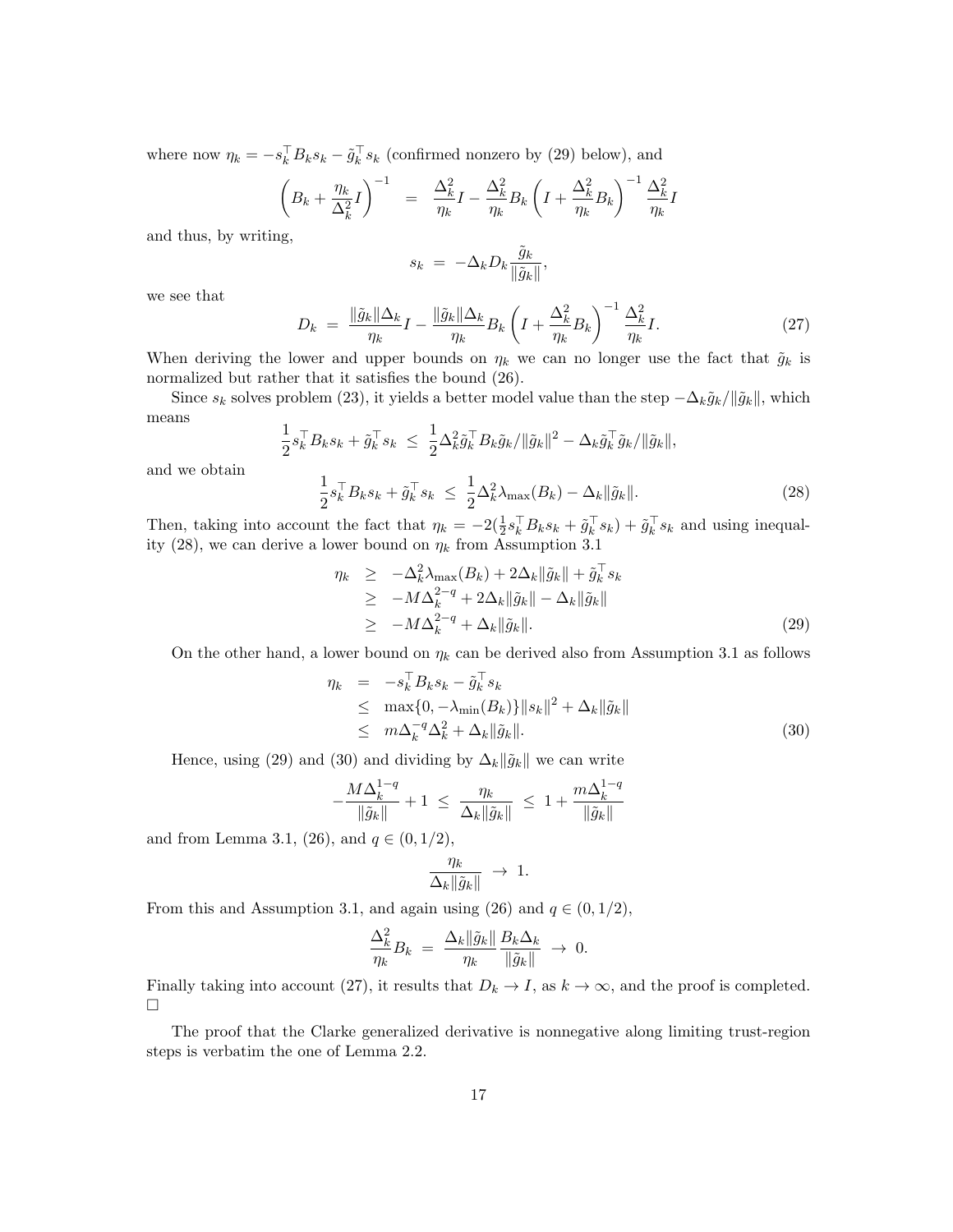**Lemma 3.2** Assume that f is bounded from below. Let Assumption 3.1 hold. Let  $\{(x_k, s_k, \Delta_k)\}$ be a sequence generated by Algorithm Advanced DFO-TRNS. Let  $L \subseteq K = \{k : \Delta_{k+1} < \Delta_k\}$  be an index set such that

$$
\lim_{k \in L, k \to \infty} x_k = x^* \quad and
$$

$$
\lim_{k \in L, k \to \infty} \frac{s_k}{\|s_k\|} = s^*.
$$

Then  $f^{\circ}(x^*; s^*) \geq 0$ .

The final global convergence is given below. Its proof follows the main argument of the proof of Theorem 2.3.

**Theorem 3.3** Assume that f is bounded from below. Let Assumption 3.1 hold. Let Algorithm Advanced DFO-TRNS satisfy Property 3.1. Let  $x^*$  be any limit point of  $\{x_k\}$  and  $K \subseteq \{k :$  $\Delta_{k+1} < \Delta_k$  be a subset of indices such that

$$
\lim_{k \in K, k \to \infty} x_k = x^*.
$$

If the subsequence  $\{g_k\}_K$  is dense in the unit sphere, then  $x^*$  is stationary for problem (1).

**Proof.** We proceed by contradiction and assume that  $x^*$  is not stationary for problem (1). Then we know that a direction  $\bar{g}$  exists such that  $\|\bar{g}\| = 1$  and  $f^{\circ}(x^*; \bar{g}) < 0$ . Since  $\{g_k\}_K$  is dense in the unit sphere, we can extract a subset of iteration indices, which we call again  $K$ , such that (8)–(10) hold. Property 3.1 assures that  $s_k = -\Delta_k D_k \tilde{g}_k / ||\tilde{g}_k||$  with  $D_k \to I$ .

Considering the definitions of  $\tilde{\beta}_k^i$  given in (17) and (18), we can write the expression of the constraints in model (21) as follows:

$$
(g_i)^\top s - \bar{\beta}_k^i - \Delta_k^{1/2} \le \alpha - f(x_k), \quad \text{for all } i \in I_k, \ g_i \ne g_k,
$$
\n
$$
(31)
$$

$$
(g_k)^\top s - \bar{\beta}_k^k \le \alpha - f(x_k). \tag{32}
$$

Now, taking into account  $(13)$  and  $(15)$ , the Lipschitz continuity of function f, and the inequalities given in (25), we conclude that there exists a constant  $c > 0$  such that

$$
\bar{\beta}^i_k \ \le \ c\Delta_k, \quad \forall i \in I_k.
$$

This inequality and the constraint  $||s|| \leq \Delta_k$  allow us to give, for k sufficiently large, an upper bound to the left hand side of constraints (31) and a lower bound to the left hand side of constraint (32). In particular, for k sufficiently large, there exist  $0 < \theta_1 < \theta_2 < 1$  such that (recall that the  $g$ 's have norm 1)

$$
(g_i)^\top s - \overline{\beta}_k^i - \Delta_k^{1/2} \le (1+c)\Delta_k - \Delta_k^{1/2} \le -\theta_2 \Delta_k^{1/2}, \quad \text{for all } i \in I_k, \ g_i \ne g_k,
$$
  

$$
(g_k)^\top s - \overline{\beta}_k^k \ge -(1+c)\Delta_k \ge -\theta_1 \Delta_k^{1/2}.
$$

Thus, for k sufficiently large, we conclude that the constraints  $(31)$  are not active and that the only active constraint is the one related to  $g_k$ , namely constraint (32). This implies, by taking into account the optimality conditions in (22), that

$$
\lambda_k^i = 0, \quad \text{for all } i \in I_k, i \neq k, \lambda_k^k = 1.
$$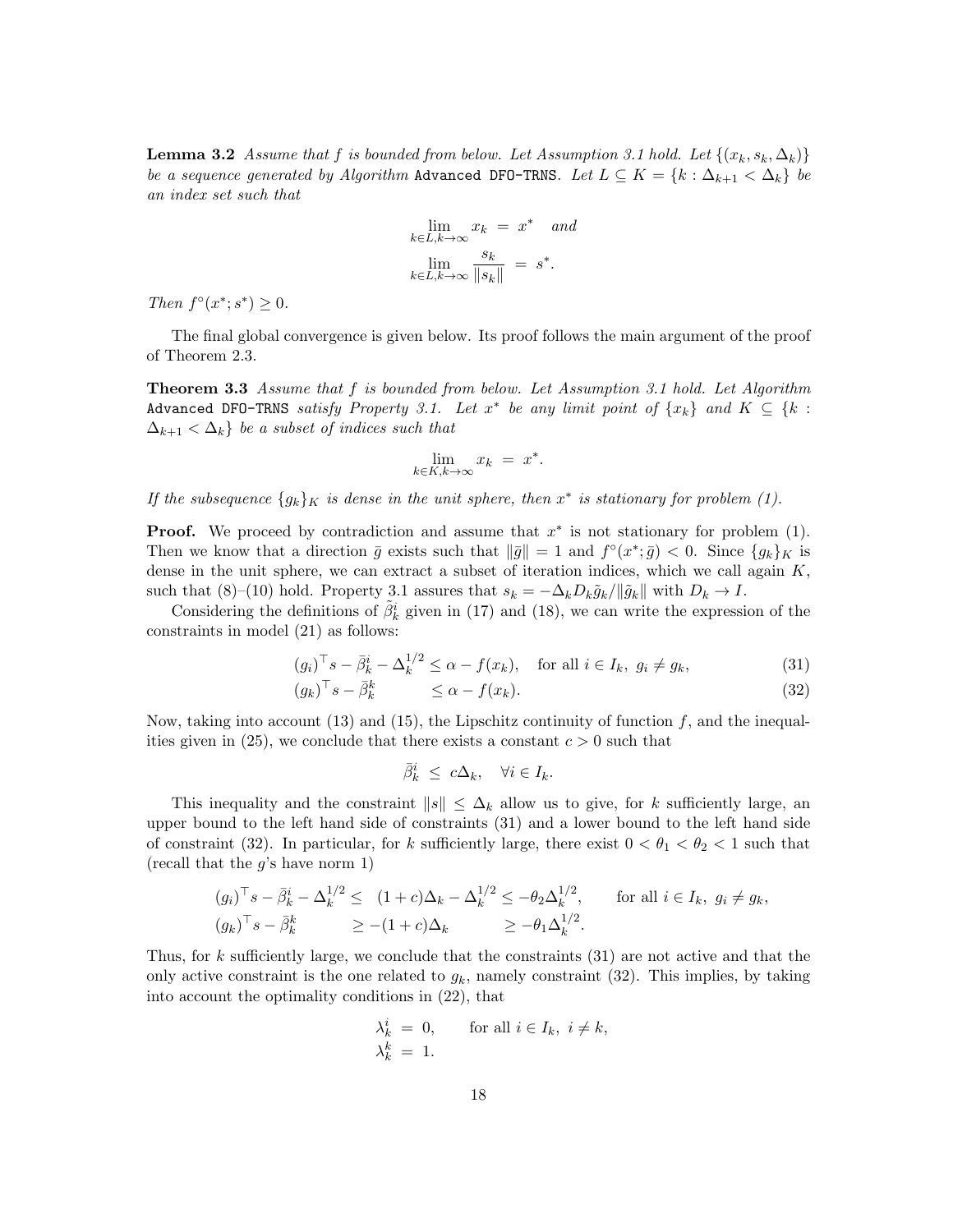We have thus  $\tilde{g}_k = g_k$ , for k sufficiently large, and Property 3.1 assures  $s_k = -\Delta_k D_k g_k$  with  $D_k \to I$ , and hence

$$
\lim_{k \in K, k \to \infty} \frac{s_k}{\|s_k\|} = \bar{g}.
$$

Then, by Proposition 3.1, we have that  $f^{\circ}(x^*; \bar{g}) \ge 0$ , which is a contradiction, and the proof is concluded.  $\Box$ 

**Remark 3.1** It becomes evident from the proof of Theorem 3.3 that Property 3.1 is not really needed after all, but rather Property 2.1 for k sufficiently large. However, Property 3.1 is the foundational one for the advanced algorithm, and it allows us to consider scenarios where the density of the directions can be guaranteed for  $\tilde{g}_k$  instead of for  $g_k$ .

#### 4 Implementation and numerical results

In this section we report numerical results obtained by our Basic and Advanced DFO-TRNS algorithms and compared them against the performance of NOMAD v 3.8.1 [1, 29], a stateof-the-art software for nonsmooth derivative-free optimization. NOMAD has been run using its default parameter settings. The performance of the different solvers was assessed on 51 well-known nonsmooth unconstrained problems with dimensions between 10 and 30 variables. The complete problem list with the corresponding references is reported in Table 1. We ran all versions of the tested solvers giving a budget of 10000 function evaluations. Such a number of function evaluations seems a reasonable choice in practice given the nonsmoothness and the dimensions of the problems.

Performance of different derivative-free solvers on different problems can be analyzed using data and performance profiles [34]. Specifically, let S be a set of solvers and P a set of problems. For each  $s \in S$  and  $p \in P$ , let  $t_{p,s}$  be the number of function evaluations required by solver s on problem p to satisfy the condition

$$
f(x_k) \leq f_L + \tau (f(x_0) - f_L),
$$

where  $0 < \tau < 1$  and  $f_L$  is the best objective function value achieved by any solver in S on problem p. Then, performance and data profiles of solver s are the following functions

$$
\rho_s(\alpha) = \frac{1}{|P|} \left| \left\{ p \in P : \frac{t_{p,s}}{\min\{t_{p,s'} : s' \in S\}} \leq \alpha \right\} \right|,
$$
  

$$
d_s(\kappa) = \frac{1}{|P|} \left| \left\{ p \in P : t_{p,s} \leq \kappa(n_p + 1) \right\} \right|,
$$

where  $n_p$  is the dimension of problem p. Comparisons were carried out for values of the tolerance parameter  $\tau$  in  $\{10^{-3}, 10^{-5}, 10^{-6}\}.$ 

The practical implementation of DFO-TRNS makes use of a quadratic term  $\frac{1}{2}s^{\top}B_ks$ . In turn, building  $B_k$  requires maintaining a sample set, say  $Y_k$ . Here we followed the smooth derivative-free trust-region approach of [4], where  $B_k$  is built out of minimum Frobenius norm models using a sample set that starts by  $2n+1$  points  $x_0$ ,  $x_0 + \Delta_0 e_i$ ,  $x_0 - \Delta_0 e_i$ , where  $e_i$  is the *i*-th column of the identity matrix of order n. At each iteration, the trial point  $x_k + s_k$  is added to the sample set until it reaches a cardinality of  $(n+1)(n+2)/2$ , after which the sample point farthest away from the new iterate is discarded to give room to the new one.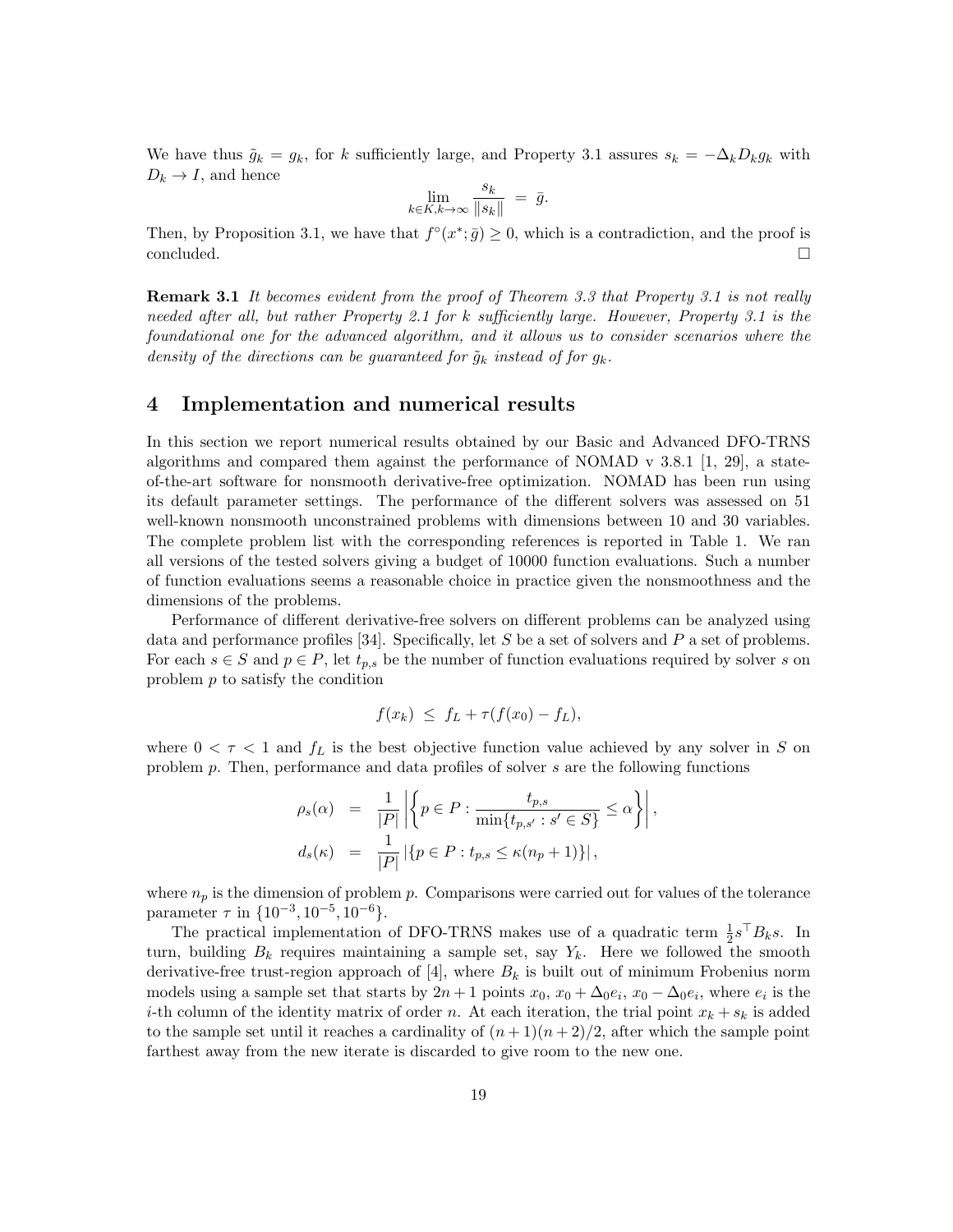| name                 | dimension      | reference                    |
|----------------------|----------------|------------------------------|
| wong2                | 10             | $[32]$                       |
| polak2               | 10             | $\left[ 32\right]$           |
| maxquad              | 10             | [32]                         |
| gill                 | 10             | $\left[32\right]$            |
| maxq                 | ${10,20,30}$   | [21]                         |
| l1hilb               | ${10,20,30}$   | [21]                         |
| lq                   | ${10,20,30}$   | $\left[ 21\right]$           |
| cb3                  | ${10,20,30}$   | $[21]$                       |
| cb32                 | ${10,20,30}$   | $\left\lceil 21\right\rceil$ |
| af                   | ${10, 20, 30}$ | $\left\lceil 21\right\rceil$ |
| brown                | ${10,20,30}$   | [21]                         |
| $m$ ifflin $2$       | ${10, 20, 30}$ | $[21]$                       |
| crescent             | ${10,20,30}$   | $\left[ 21\right]$           |
| $\mathrm{crescent}2$ | ${10,20,30}$   | [21]                         |
| polak3               | 11             | $[32]$                       |
| osborne2             | 11             | $\left[ 32\right]$           |
| steiner2             | 12             | $\left[32\right]$            |
| shelldual            | 15             | $\left[32\right]$            |
| wong3                | 20             | $\left[32\right]$            |
| maxl                 | 20             | $[32]$                       |
| maxql                | 20             | $\left[32\right]$            |
| watson               | 20             | $\left[ 32\right]$           |
| wild1                | 20             | $\left[34\right]$            |
| wild2                | 20             | $[34]$                       |
| wild3                | 20             | $\left[34\right]$            |
| wild19               | 20             | $\left[34\right]$            |
| wild11               | 20             | $\left[34\right]$            |
| wild16               | 20             | $[34]$                       |
| wild20               | 20             | [34]                         |
| wild15               | 20             | [34]                         |
| wild21               | 20             | [34]                         |

Table 1: Problems used in the numerical experiments.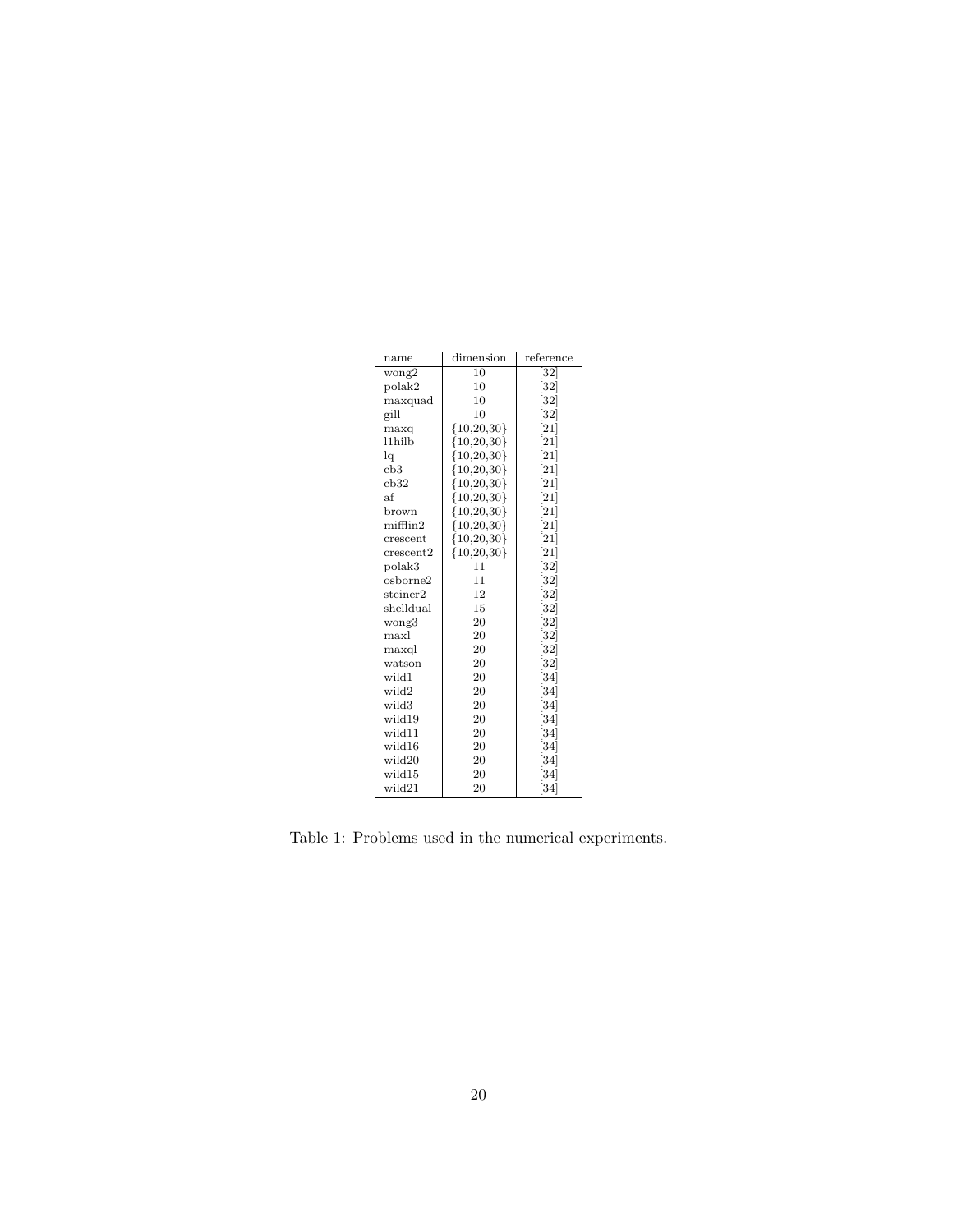It is this very same sample set that is normally used to build the max-linear terms of our nonsmooth trust-region models in the Advanced version of DFO-TRNS, except for the following modification. If the points in the sample set  $Y_k$  are too close to the current best point, more specifically, if the cardinality of the set

$$
\left\{ y \in Y_k : \|y - x_k\| \le \tilde{\Delta}_k, \|y - x_k\| > 10^{-7} \right\},\
$$

with  $\tilde{\Delta}_k = \min\{\Delta_k, 10\}$ , is less than 2, we then define a completely new set

$$
Y_k = \{y_i = x_k + d_i, i = 1, ..., p\} \cup \{x_k\},\
$$

where  $p = \max\{3, n/3\}$  and  $d_i \in \mathbb{R}^n$  are vectors with  $||d_i|| = \tilde{\Delta}_k/2$  generated by suitably scaling the vectors of the pseudorandom Halton sequence [19].

Moreover, in the practical implementation of our algorithms, we have included a weight  $0 \leq \omega \leq 1$  in the quadratic term of the models, that is we replaced  $\frac{1}{2}s^{\top}B_ks$  with  $\frac{\omega}{2}s^{\top}B_ks$ in Problems (2) and (20). In such a way, the users of our solver can tune it to the degree of nonsmoothness of their problems. The other parameters of our method were set to the following values:  $\eta_1 = 10^{-8}$ ,  $\gamma_1 = 1/10$ ,  $\gamma_2 = 10/9$ ,  $\Delta_0 = 1$ ,  $p = 0.1$ , and  $\theta = 10^{-3}$ . Furthermore, in the displacements  $\beta_k^{ij}$  $\frac{ij}{k}$  reported in (13), we used a value of  $\delta = 10^{-5}$ .

As a preliminary test, we ran Basic DFO-TRNS using models without the quadratic term (i.e.,  $\omega = 0$ ) and we naturally compared it against NOMAD with the option *disabled models*. In this way we are comparing a trust-region approach that uses a linear model with random firstorder term against a directional type direct-search method with random directions in the poll step (and no search step included). In Figure 5, we report performance and data profiles related to the comparison between Basic DFO-TRNS with  $\omega = 0.0$  and NOMAD without models. As we can easily see, our Basic DFO-TRNS solver yields good results when compared to NOMAD without models, especially when the required tolerance is small enough.

In Figure 6, we report the profiles for Advanced DFO-TRNS when varying the value of the  $\omega$  parameter in  $\frac{\omega}{2} s^\top B_k s$ . It can be observed that reducing the value of the parameter does not always improve the performance of the algorithm. The results are comparable but still the best result seems to be obtained when  $\omega = 1$ , indicating that the inclusion of a good level of smoothness in the models could lead to some improvement in performance.

Another experiment is reported to highlight the importance of incorporating a max-linear term in the trust-region models, i.e., the potential improvement obtained when passing from the Basic to the Advanced DFO-TRNS algorithm. We report in Figure 7 a comparison of these two versions for  $\omega = 1$  from where this improvement is clearly visible.

Finally, we hence compare, on Figure 8, Advanced DFO-TRNS with  $\omega = 1$  and NOMAD when this includes a search step consisting of the minimization of quadratic models. The results seem to indicate that our trust-region approach is again competitive with NOMAD, especially when the required tolerance is small enough.

#### 5 Conclusions

In this paper it was developed for the first time a convergent trust-region methodology for nonsmooth derivative-free optimization, when no information whatsoever is available about the origin of the nonsmoothness of the objective function. The trust-region models considered are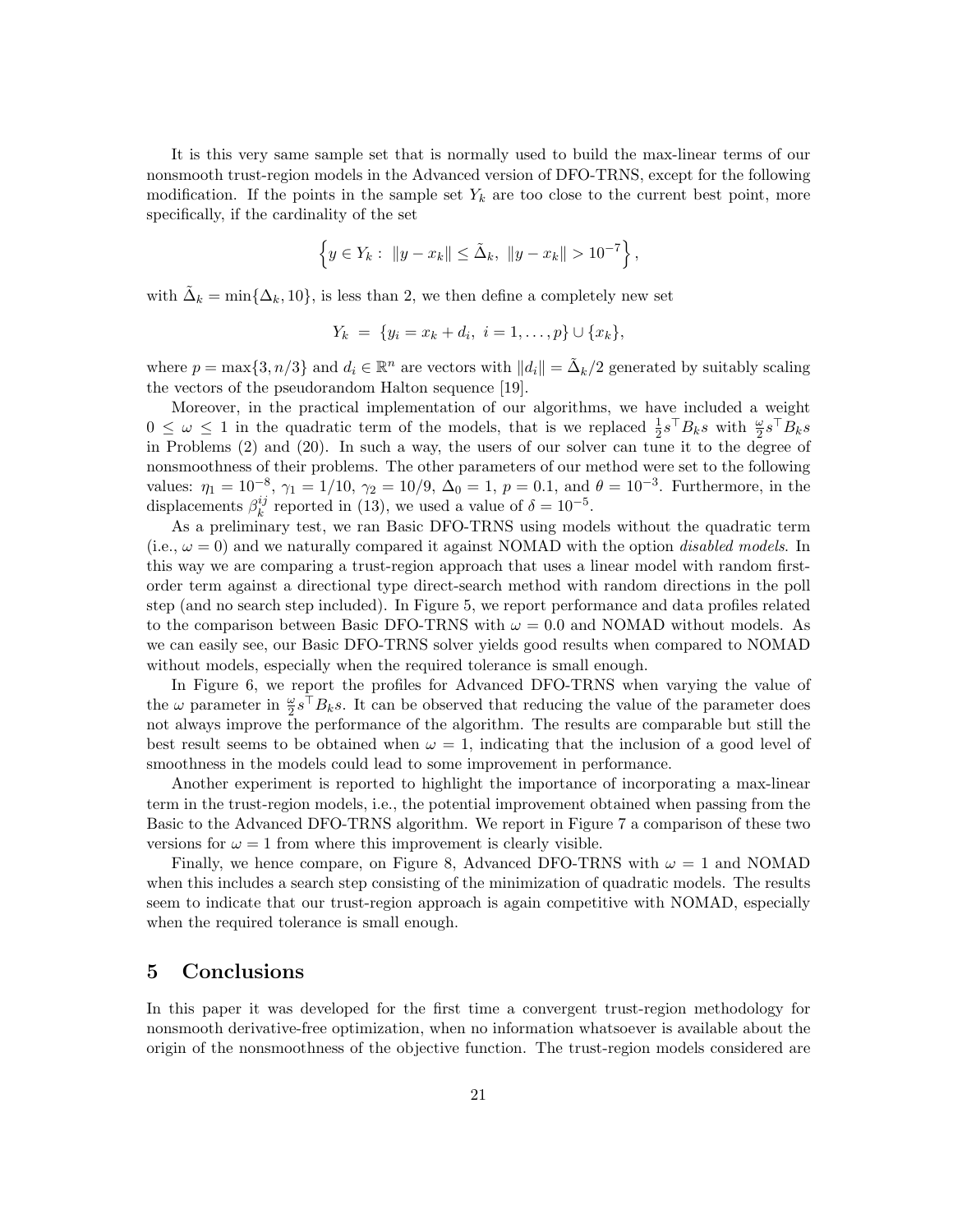

Figure 5: Comparison between Basic DFO-TRNS with  $\omega = 0.0$  in  $\frac{\omega}{2} s^\top B_k s$  and NOMAD without models.



Figure 6: Comparison of Advanced DFO-TRNS versions with different  $\omega$  in  $\frac{\omega}{2} s^\top B_k s$ .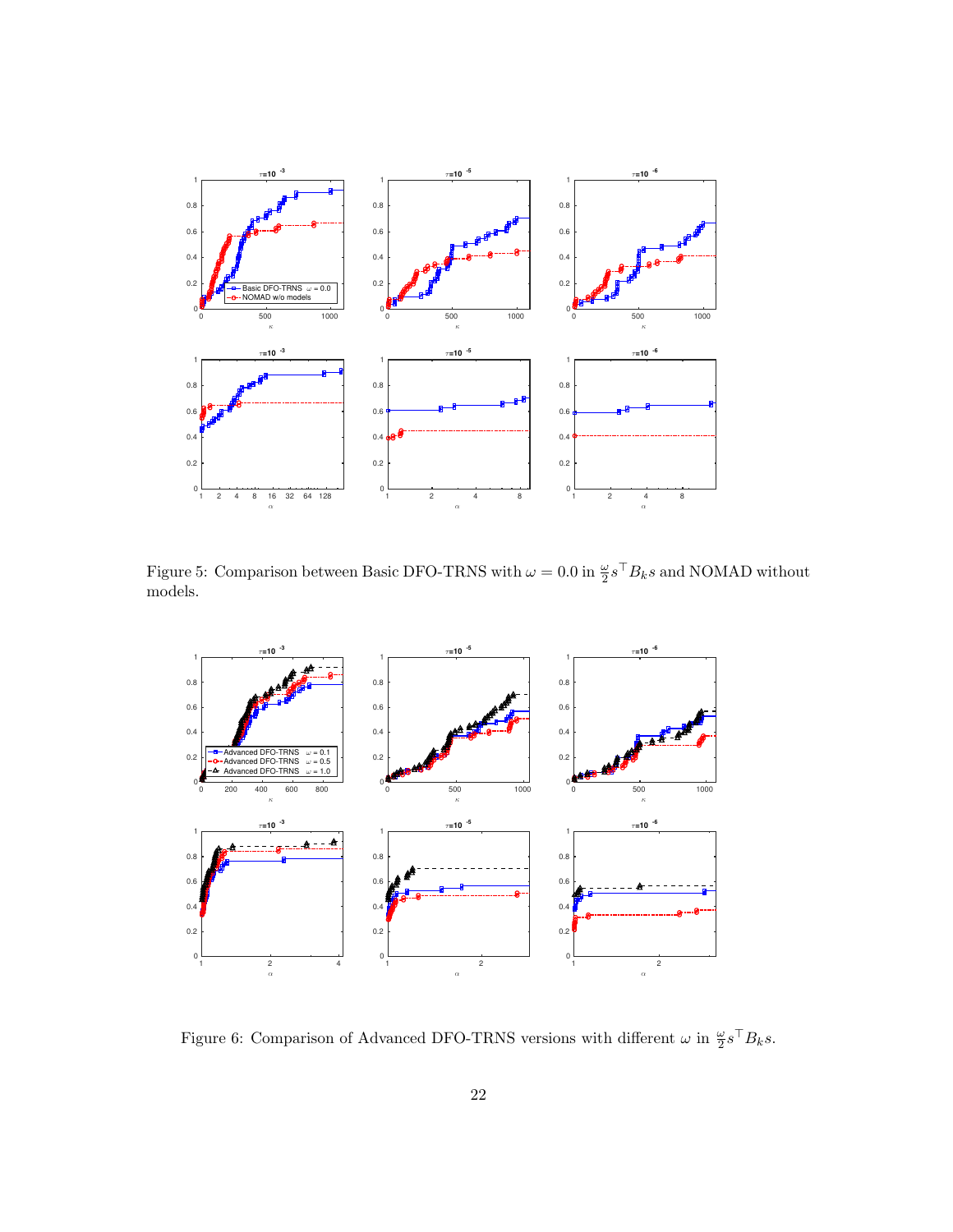

Figure 7: Comparison between Basic and Advanced DFO-TRNS with  $\omega = 1$  in  $\frac{\omega}{2} s^\top B_k s$ .



Figure 8: Comparison between Advanced DFO-TRNS with  $\omega = 1$  in  $\frac{\omega}{2} s^\top B_k s$  and NOMAD with models.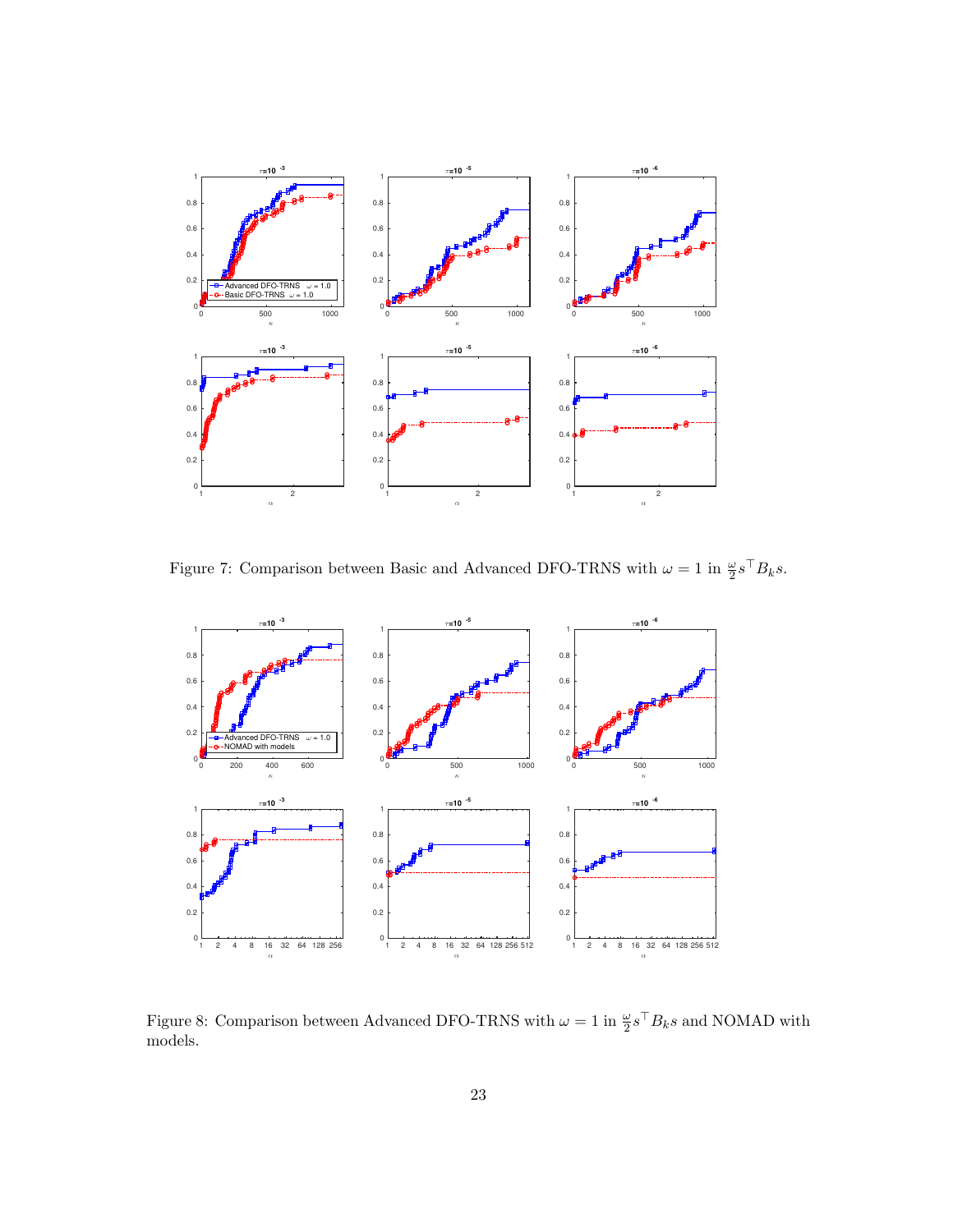nonsmooth, of the max-linear type, where each linear term in the max-linear model attempts to approximate an element of the subdifferential in a nearby sampling point. A quadratic term can also be considered in the trust-region model for the purpose of improving numerical performance. Interestingly, we have shown that the Hessian matrix of this quadratic term can be unbounded as long as it does not go to infinity faster than the inverse of a negative power of the trust-region radius.

A number of open future questions deserve attention. The most pressing issue is the development of a derivative-free trust-region solver capable of dealing well with large problems. In fact, quadratic interpolation/regression models or similar require significant storage and linear algebra effort as the model Hessians are typically dense. Other generalizations include the extension to the constrained case, in particular to linear constraints, and to stochastic objective functions. But there are also some interesting open questions related to the analysis presented in this paper. It would be pertinent to study what can be said when the objective function is itself of the max-linear type. Another question is related to the development of a convergence rate, which does not seem likely to be observed when the directions are densely generated in the unit sphere, but still it would be interesting to derive some quantitative probabilistic argument on the rate of progress.

#### References

- [1] M. A. Abramson, C. Audet, G. Couture, J. E. Dennis, Jr., S. Le Digabel, and C. Tribes. The NOMAD project. Software available at https://www.gerad.ca/nomad/.
- [2] C. Audet and J. E. Dennis Jr. Mesh adaptive direct search algorithms for constrained optimization. SIAM J. Optim., 17:188–217, 2006.
- [3] A. M. Bagirov, B. Karasözen, and M. Sezer. Discrete gradient method: Derivative-free method for nonsmooth optimization. J. Optim. Theory Appl., 137:317–334, 2008.
- [4] A. S. Bandeira, K. Scheinberg, and L. N. Vicente. Computation of sparse low degree interpolating polynomials and their application to derivative-free optimization. Math. Program., 134:223–257, 2012.
- [5] A. S. Bandeira, K. Scheinberg, and L. N. Vicente. Convergence of trust-region methods based on probabilistic models. SIAM J. Optim., 24:1238–1264, 2014.
- [6] E. W. Cheney and A. A. Goldstein. Newton's method for convex programming and Tchebycheff approximation. Numer. Math., 1:253–268, 1959.
- [7] F. H. Clarke. Optimization and Nonsmooth Analysis. John Wiley & Sons, New York, 1983. Reissued by SIAM, Philadelphia, 1990.
- [8] A. R. Conn, N. I. M. Gould, and Ph. L. Toint. *Trust-Region Methods.* MPS-SIAM Series on Optimization. SIAM, Philadelphia, 2000.
- [9] A. R. Conn, K. Scheinberg, and L. N. Vicente. Global convergence of general derivative-free trustregion algorithms to first and second order critical points. SIAM J. Optim., 20:387–415, 2009.
- [10] A. R. Conn, K. Scheinberg, and L. N. Vicente. Introduction to Derivative-Free Optimization. MPS-SIAM Series on Optimization. SIAM, Philadelphia, 2009.
- [11] F. E. Curtis, D. P. Robinson, and M. Samadi. A trust region algorithm with a worst-case iteration complexity of  $o(\epsilon^{3/2})$  for nonconvex optimization. *Math. Program.*, 162:1-32, 2017.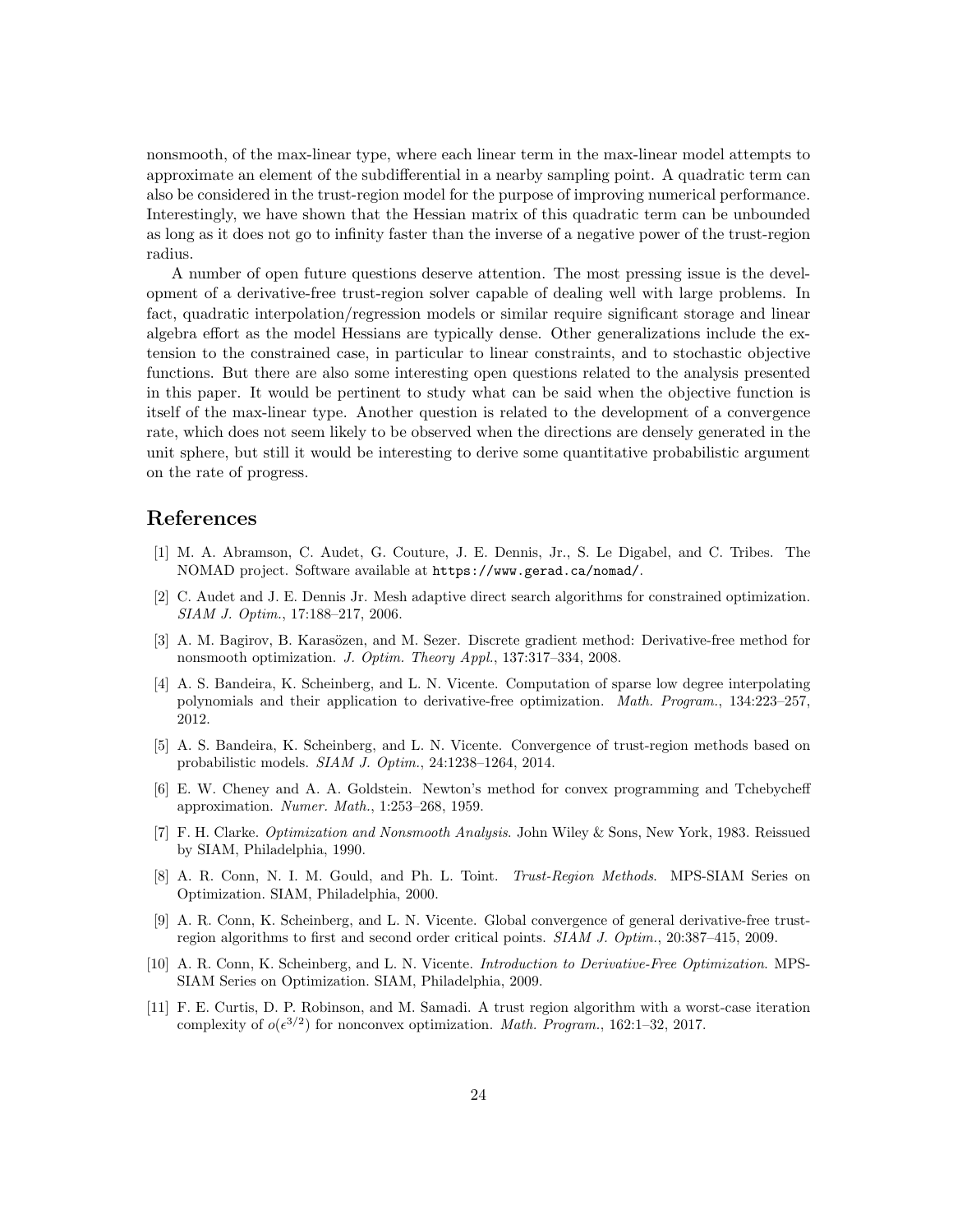- [12] J. E. Dennis Jr. and R. B. Schnabel. Numerical Methods for Unconstrained Optimization and Nonlinear Equations. Prentice–Hall, Englewood Cliffs, (republished by SIAM, Philadelphia, in 1996, as Classics in Applied Mathematics, 16), 1983.
- [13] G. Fasano, G. Liuzzi, S. Lucidi, and F. Rinaldi. A linesearch-based derivative-free approach for nonsmooth constrained optimization. SIAM J. Optim., 24:959–992, 2014.
- [14] A. Frangioni. Generalized bundle methods. SIAM J. Optim., 13:117–156, 2002.
- [15] R. Garmanjani, D. Júdice, and L. N. Vicente. Trust-region methods without using derivatives: Worst case complexity and the non-smooth case. SIAM J. Optim., 26:1987–2011, 2016.
- [16] M. Gaudioso and M. F. Monaco. A bundle type approach to the unconstrained minimization of convex nonsmooth functions. Math. Program., 23:216–226, 1982.
- [17] G. N. Grapiglia, J. Yuan, and Y. Yuan. A derivative-free trust-region algorithm for composite nonsmooth optimization. Comp. Appl. Math., 35:475–499, 2016.
- [18] S. Gratton, C. W. Royer, L. N. Vicente, and Z. Zhang. Complexity and global rates of trust-region methods based on probabilistic models. IMA J. Numer. Anal., 38:1579–1597, 2018.
- [19] J. H. Halton. On the efficiency of certain quasi-random sequences of points in evaluating multidimensional integrals. Numer. Math., 2:84–90, 1960.
- [20] W. Hare and J. Nutini. A derivative-free approximate gradient sampling algorithm for finite minimax problems. Comput. Optim. Appl., 56:1–38, 2013.
- [21] N. Karmitsa. Test problems for large-scale nonsmooth minimization. Reports of the Department of Mathematical Information Technology. Series B, Scientific computing, 2007.
- [22] J. E. Kelley. The cutting-plane method for solving convex programs. Journal of the Society for Industrial and Applied Mathematics, 8:703–712, 1960.
- [23] K. Khan, J. Larson, and S. M. Wild. Manifold sampling for optimization of nonconvex functions that are piecewise linear compositions of smooth components. SIAM J. Optim., 28:3001–3024, 2018.
- [24] K. C. Kiwiel. Proximity control in bundle methods for convex nondifferentiable minimization. Math. Program., 46:105–122, 1990.
- [25] K. C. Kiwiel. A tilted cutting plane proximal bundle method for convex nondifferentiable optimization. Oper. Res. Lett., 10:75–81, 1991.
- [26] K. C. Kiwiel. Methods of descent for nondifferentiable optimization, volume 1133. Springer, Berlin, 2006.
- [27] K. C. Kiwiel. A nonderivative version of the gradient sampling algorithm for nonsmooth nonconvex optimization. SIAM J. Optim., 20:1983–1994, 2010.
- [28] J. Larson, M. Menickelly, and S. M. Wild. Manifold sampling for L1 nonconvex optimization. SIAM J. Optim., 26:2540–2563, 2016.
- [29] S. Le Digabel. Algorithm 909: NOMAD: Nonlinear optimization with the MADS algorithm. ACM Trans. Math. Softw., 37:1–15, 2011.
- [30] C. Lemaréchal, A. Nemirovskii, and Y. Nesterov. New variants of bundle methods. Math. Program., 69:111–147, 1995.
- [31] L. Lukšan and J. Vlček. A bundle-Newton method for nonsmooth unconstrained minimization. Math. Program., 83:373–391, 1998.
- [32] L. Lukšan and J. Vlcek. Test problems for nonsmooth unconstrained and linearly constrained optimization. Technická zpráva, 798, 2000.